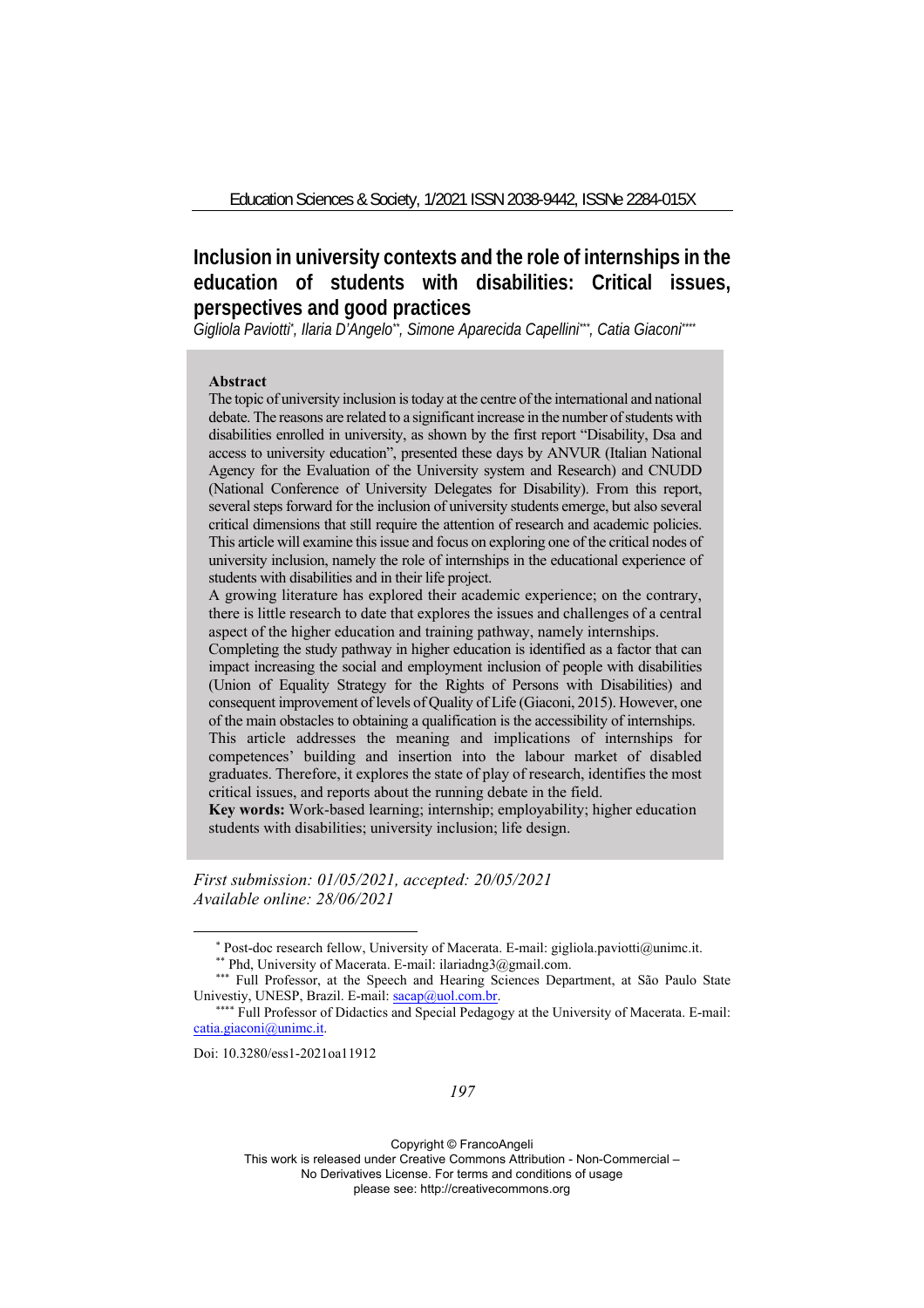## **1. Introduction**

Talking today about inclusion in university contexts is possible thanks to the abundant studies that can be found in the scientific literature (Giaconi *et al*., 2019; D'Angelo and Del Bianco, 2019; Pace, Pavone and Petrini, 2018; Caldin, 2017; Pavone, 2015), and to the attention that bodies in charge of ensuring inclusion for university students with disabilities have dedicated to this issue. The recent report "Disability, Dsa and access to university education"<sup>1</sup>, presented these days by the ANVUR (Italian Agency for the Evaluation of the University System and Research) and the CNUDD (National Conference of University Delegates for Disability) highlights the light and the shade of university inclusion. Specifically, the ANVUR- CNUDD report 2021 snapshots an advanced Italian reality regarding specific orientation services before, during and after studies and support services such as specialised tutoring or digital teaching materials. On the other hand, transport and home services, platforms accessible also on sign language, textbooks accessible to all are still critical aspects to be improved. As we have demonstrated in previous studies (D'Angelo and Del Bianco, 2019; Giaconi *et al*., 2019, Giaconi and Del Bianco, 2018; Giaconi *et al*., 2018), there are international excellences that also allow Italian contexts to express models of good practice for supporting university students with sensory disabilities (Buckley, 2019) or with Specific Learning Disorders (dos Santos *et al*., 2019; Demetriou, *et al*., 2019). From these studies, several junctures remain for international and national research to address to promote not only university inclusion but the very opportunity for growth that the university can represent in the life project of students with disabilities. For this reason, we tackle with this article one of the most delicate issues for the university education of all students and in particular, as we shall see, of students with disabilities: the internship.

The normative and sequential relationship between education and work has dramatically changed over time (Müller and Gangl, 2003). The acquisition of skills for graduate employability became central in university teaching and learning since the Bologna Declaration (1999). Internships, previously more common in medicine and healthcare degrees and vocational education and training, became spread across university study curricula and educational policies to speed the insertion of graduates in the labour market.

Work-based learning (WBL) represents the pedagogical approach on which the internship experiences are built on. WBL, typical of vocational education and training, has been defined as "learning that occurs in a work environment through participation in work practices and process"; the joint concept of Work

*198* 

<sup>1</sup> https://www.anvur.it/wp-content/uploads/2021/05/Risultati-indagine-ANVUR-disabilita-e-DSA.pdf.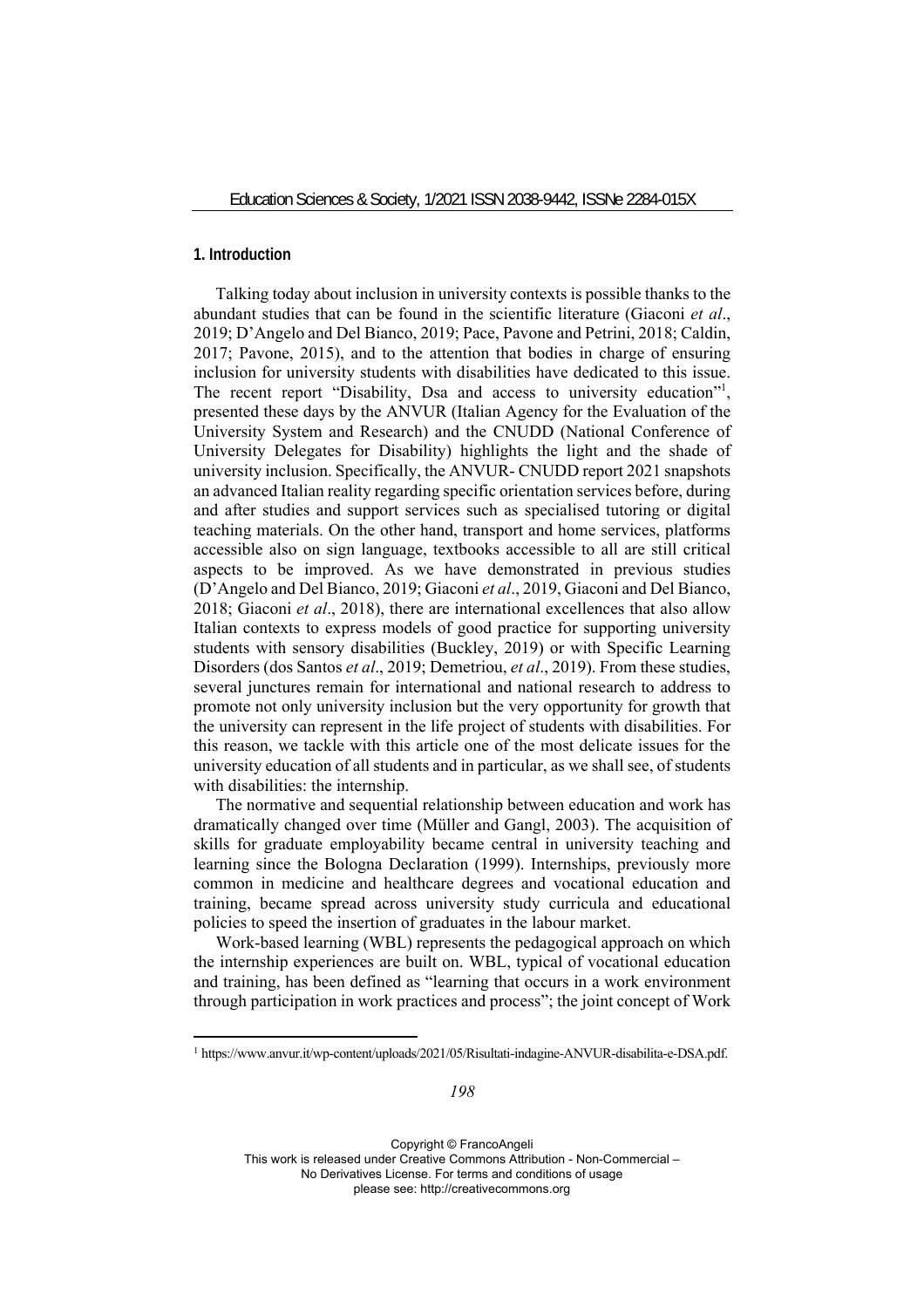Integrated Learning (WIL), refers instead «learning that comprises a range of programs and activities in which the theory of the learning is intentionally integrated with the practice of work through specifically designed curriculum, pedagogic practices and student engagement» (Atkinson, 2016, p. 2). Both approaches are based on the principles of experiential learning (Kolb, 1984): reflective, self-directed and self-managed individuals can learn from practice and work (Kolb, 1984; Brookfield, 1995). According to Raelin (1997), WBL has both an individual and collective propriety, able to link theory and action and to make tacit knowledge explicit in a «form of knowing that is contextdependent» (p. 572).

WBL processes are formalised in the internship experience; however, the word can refer to different stages and types of learning at work, depending on countries (ILO, 2018). In Europe, internship and traineeship are often used interchangeably, and translations in national languages often make understanding even more unclear. For the purpose of this paper, we keep the EURES definitions: an internship is a work experience carried out while studying, and it is often curricular (needed to complete the study course); traineeship is a work practice, which is usually carried out after the end of the studies to gain some work experience. A traineeship can be paid or unpaid and always has a learning component (EURES, 2015).

On this background, there is a need to understand how WBL can be valuable for inclusion in university contexts and the professional formation of students with disabilities in higher education.

# **2. The internship process: players' perspectives**

A typical internship process includes three players: the employer, the educational provider and the student/intern; they agree on a learning programme performed through a series of tasks, mentoring, monitoring and evaluation from both academic and company tutor, and reflection and evaluation from the student (ongoing and final). The administration part, including insurance, agreements and official documents to record the internship, is usually managed by the educational provider in agreement with the company. However, according to business culture, national rules, and contextual needs of any of the involved players, the main process can have much different management and implementation features.

## *1.1. The employer perspective*

By taking a collective perspective, employers seem to be the first

*199*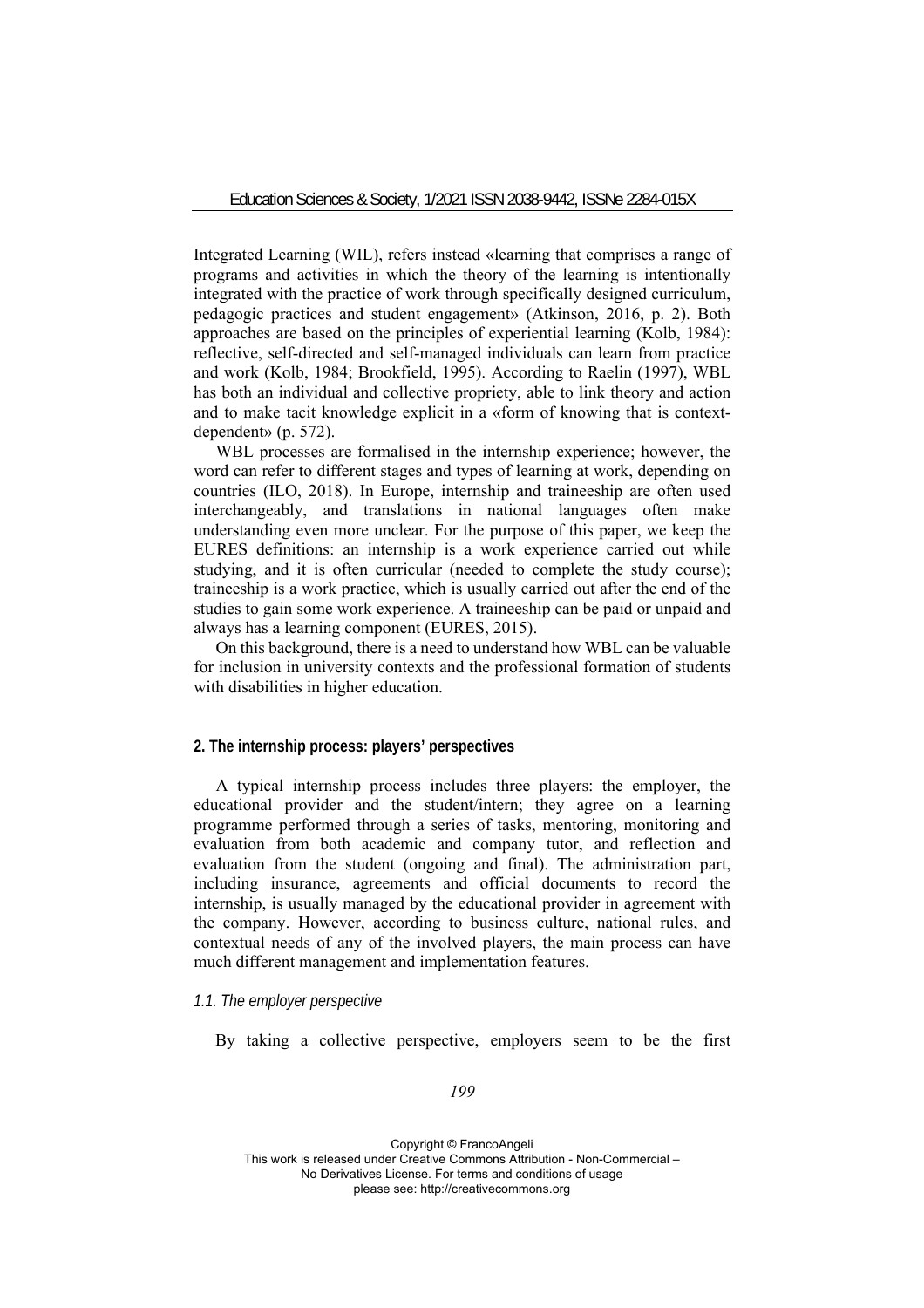condemning the missing work-readiness of graduates: several studies stress the lack of skills, in particular soft skills, financial skills and business skills among newly graduates, in the frame of the skills mismatch analysis (CEDEFOP, 2018; McGuinness *et al*., 2018; Brunello and Wruuck, 2019, among others). On the other hand, employers recognise the added value of experience when looking for staff (Thompson, 2014). When analysing internship, and to a greater extent traineeship, the globalisation and the competition of the labour market should be considered. The supervising of an intern requires time, time is constrained, and 'time is money': therefore, often, costs are more valued than benefits in hosting an intern. The first advantage recognised by industry is in fact related to costs (CABS, 2014; Rowe *et al*., 2018): even if this is applicable in particular for the traineeship, internships are often considered a form of lowcost labour without long-term commitment (Galloway *et al*., 2014), or additional resources for projects that would not be implemented with regular resources (Maertz *et al*., 2014). However, the cost issue is not always the reason for hosting interns: the internship can be seen as a form of recruiting process (Divine *et al*., 2007) or as a trial period in the company (Elarde and Chong, 2012; Maertz *et al*., 2014).

The intern can be beneficial also to the working group by contributing with a different perspective that can support change in methods and approaches (Fleming, 1999).

Finally, the contribution to the community by companies should be stressed: many internship programmes, in particular in large companies, are linked to corporate social responsibility strategies (Gould *et al*., 2020; Cordero *et al*., 2014). In smaller companies, where comprehensive corporate social responsibility strategies are not common, still, the relationship with the community is strong, based on trust and reputation: in this sense, hosting interns represents a way of contributing to common societal good and well-being (Jenkins, 2006; Spence, 2007).

#### *1.2. The University perspective*

Internships in curricular courses were among the significant novelties following the establishment of the European Higher Education Area.

The internship is a part of the students' learning and career development process (Holyoak, 2013). In this sense, the university takes advantage of WBL to increase the acquisition of skills useful for preparation for the world of work, and, above all, life design.

Further, internship programmes enhance institutions' reputation and, consequently, their attractiveness for prospective students (Vélez and Giner, 2015).

*200*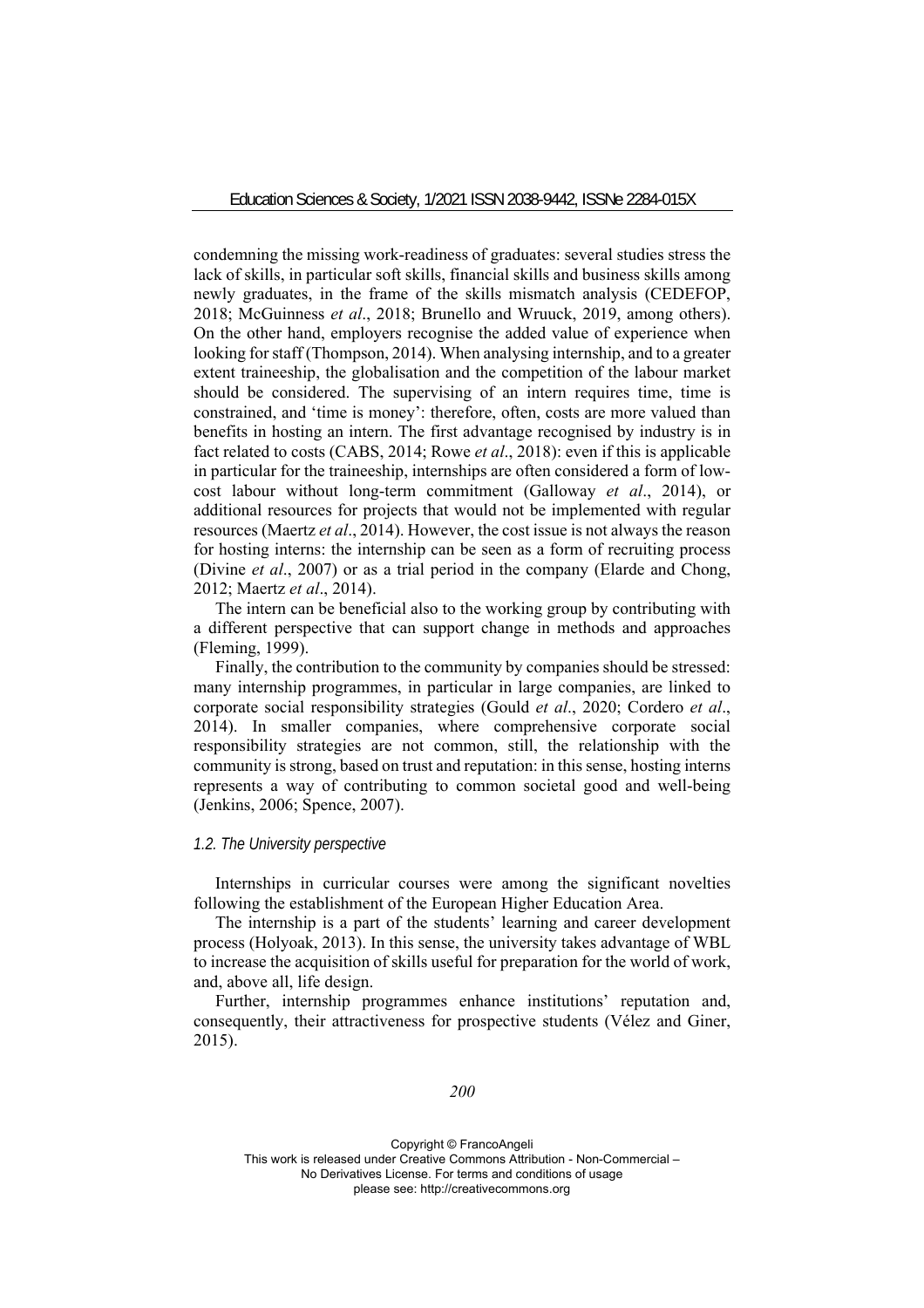Finally, internship programmes strengthen ties with the corporate world (Gerken *et al*., 2012), which is beneficial to several aims, e.g., funding support (Cook *et al*., 2004); participation in job fairs (Divine *et al*., 2007); consulting opportunities and joint curricular activities (Toncar and Cudmore, 2000); increased understanding of industry needs (Tovey, 2001); etc.

#### *1.3. The student/intern perspective*

The internship is a widely recognised learning experience that enables students to acquire skills that cannot be developed through classroom learning (Ismail, 2018), improve employment outcomes (Saniter and Siedler, 2014; Rigsby *et al*., 2013), and reflect on career prospects (Vélez and Giner, 2015).

Among skills acquired through the internship's experiential learning experience, students gain a wide range of transversal skills, such as e.g. interpersonal skills (Zeher and Korte, 2019), teamwork skills (Andrew and Highson, 2008), and business culture (Korte, 2009) skills. The internship supports the acquisition of a pre-professionalism attitude (Jackson, 2018) and the formation of professional network building (Stanton, 1992). Concerning requests from the labour market, internships increase the marketability of graduates (Gault *et al*., 2010).

## **3. University internship and disability**

As for all young people, work is important for youths with disabilities. However, their employment outcomes have persistently lagged behind (Simonsen *et al*., 2015): in 2011, Eurostat (2018) observed that the employment rate of people with basic activity difficulties was 47.3 % (almost 20 percentage points below that of people without disabilities). Therefore, it is even more crucial to establish 'bridges' between education and work for students with disabilities, including those at the university. By saying 'disability', we refer to a wide range of different special needs and impairments: the following paragraphs refer to the most frequent topics found in literature, pointing out, however, the reference to the type of disability when available.

## *3.1. The employer perspective*

Previous research explored the perspective of employers, particularly from an employment point of view. At the same time, university internships are more studied from the point of observation of the institution and the student.

#### *201*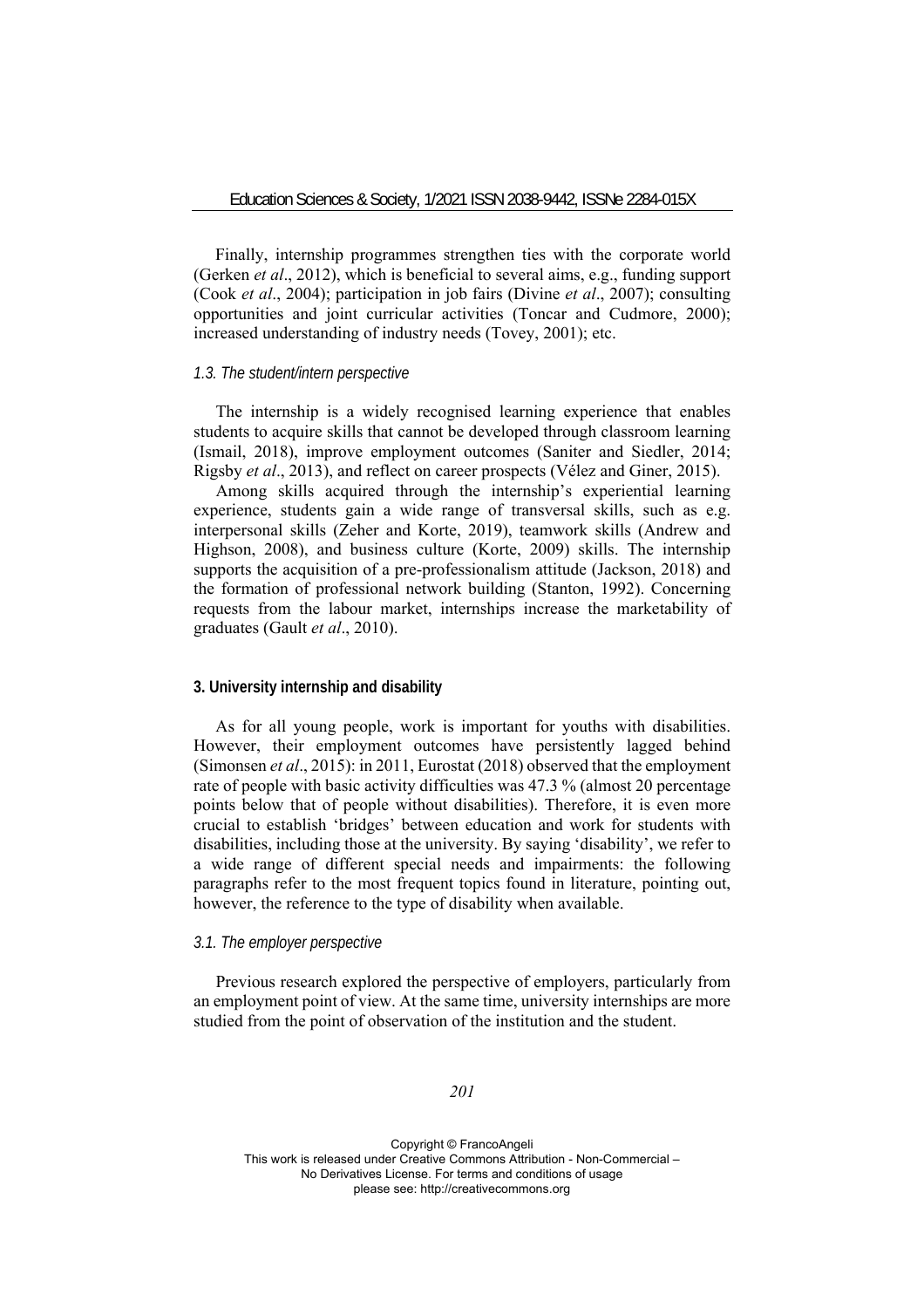However, interesting inputs can be drawn from work-based learning for specific sub-groups and research on the transition from education to work of people with disability. Literature suggests that people with psychiatric disability face more difficulties in finding employment and more significant discrimination than physical disability (Bricout and Bently, 2000; Chi and Qu, 2005; Kocman *et al*., 2017). Greenwood and Johnson (1987) also confirmed the preference for employers to hire people with a physical disability and less favour for those with intellectual disability. In addition, they identified among variables in hiring people with disability the size of the company (larger companies vs small companies, the first reporting more positive attitudes) and the level of academic attainment of recruiters (higher attainment corresponding to positive attitude).

Additional perceived barriers include:

- Lack of adequate jobs, often linked to stereotypes about possessed competencies, therefore able to perform the job (Louvet *et al*., 2009).
- Resources-related issues: belief that to accommodate people with disability at the workplace is too complicated and requires additional efforts (Kocman *et al*., 2017).
- Teamwork and human resources issues: fear of difficult management of the employee or difficulties for co-workers in dealing with people with disability (Bonaccio *et al*., 2020).
- Legal issues: fear that law-related constraints would hinder the process of hiring or dismissal (Kocman *et al*., 2017), which depends on national legal frameworks.
- Lack of candidates (Kocman *et al*., 2017; Domzal *et al*., 2008).

Organisation and implementation of work-based learning experiences for students with disabilities face similar difficulties: according to Riesen and Oertle (2019), besides problems, three crucial factors favour the hosting/hiring people with disability, namely (a) desire to diversify the workforce, (b) desire to expand job opportunities for youth, and (c) commitment to give back to the community (p. 15). These factors are related to general factors supporting the hosting of interns, particularly concerning the community's contribution. Instead, diversification of the workforce and diversity management seems to be a distinguishing factor related to hosting interns or hiring young people with disabilities. Managing diversity in the workplace has become increasingly popular in organisations, both for corporate social responsibility reasons and for reputation/branding reasons. Especially for large companies, managing diversity means enlarging the pool of potential (talented) candidates, benefiting from different thinking/creative ideas in the workforce, and be able to deal and interact with diverse consumer groups. However, it should being stressed that

*202*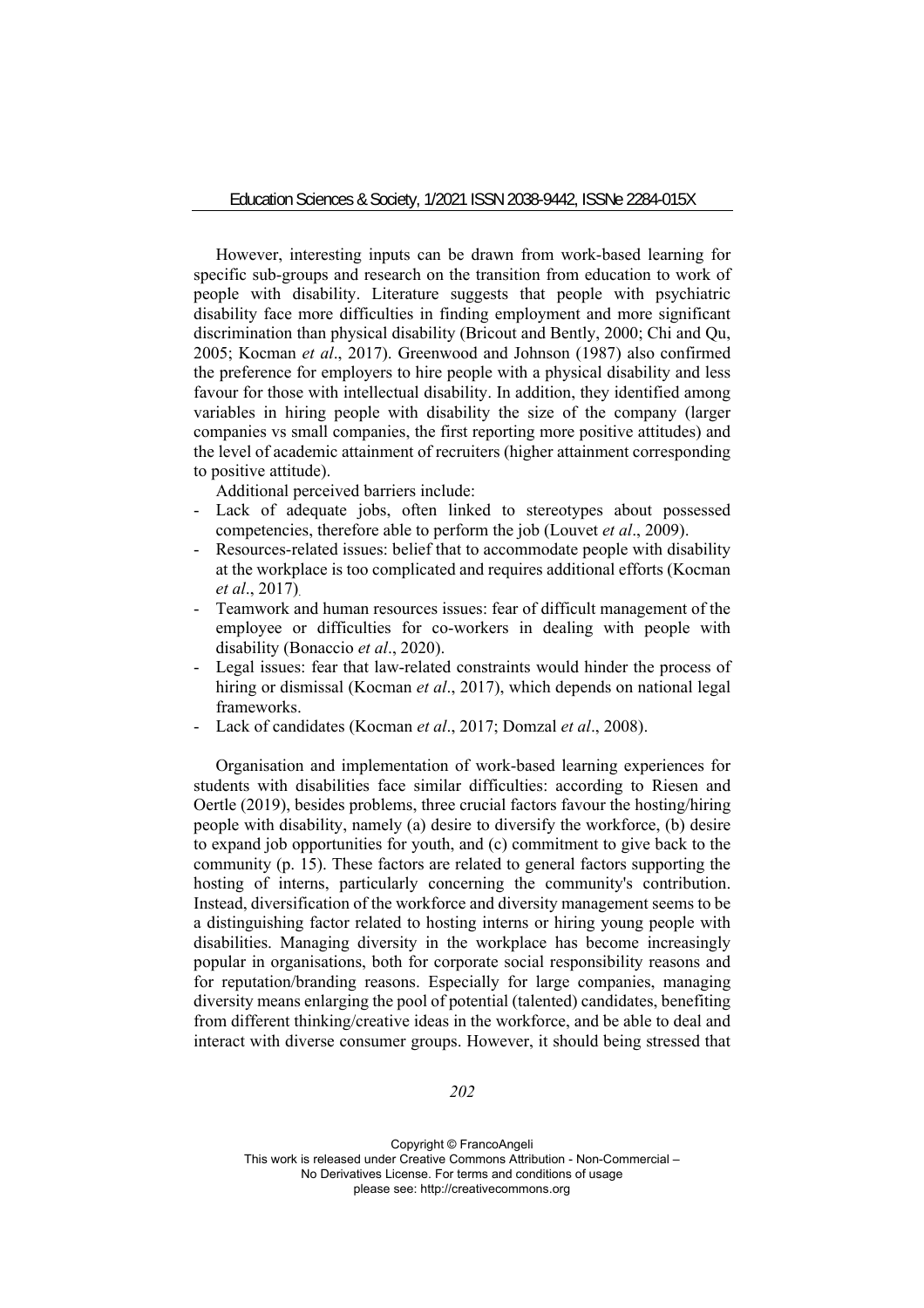when referring to 'diversity', both literature and policies include several segments of the population, such as minority ethnic groups, or sexual orientation, gender and, of course, also disability, which is itself composed of people with very different needs, as previously said. Therefore, even if it is common to believe that hiring people with disability is a benefit for the company in terms of diversity, it should be recalled that the traditional management diversity approach could be challenged by the reality of disabled individuals, who «necessitate both different types of equality initiatives and significantly more individualised equality measures» (Woodhams and Danieli, 2000, p. 414).

# *3.2. The University perspective*

Among support services, usually, the internships in universities are managed by the career services: those should be ideally designed, like all other services, according to the principles of Universal Design, therefore ensuring physical access, but also access to printed and digital resources, and trained staff (Chartered, N/A; Optiz and Block, 2008).

Aune (2000) described four models of career services delivery for students with disabilities: 1) career and disability offices operate independently; 2) the disability office also takes care of career development, as a part of the overall learning experience; 3) career and disability offices operate in an integrated way; 4) the two concerned offices are integrated, according to the Universal Design principles, and the student does not need additional or 'special' services, since the regular services are accessible from anyone. The latter is the 'ideal' situation, but is still challenging implement.

Being the reality is often far from the ideal situation, usually, work-based learning is managed by both services: a part managed by the career service (typically job search and admin procedures), and another part is governed by the disability service (for example, accommodation and special staff support, or tutoring). Depending on the university's organisation, tasks can be differently divided. However, usually, accommodation, including special tools (e.g., assisting technologies), is managed by the disability service and special support during the internship experience, if needed. As this type of support is not very different from regular learning support, also in the classroom or generally in academic life, the challenge in the internships' organisation of students with disability is more finding work-based learning opportunities than in managing the WBL process.

## *3.3. The student/intern perspective*

As for all students, the internship experience is crucial in the educational

*203*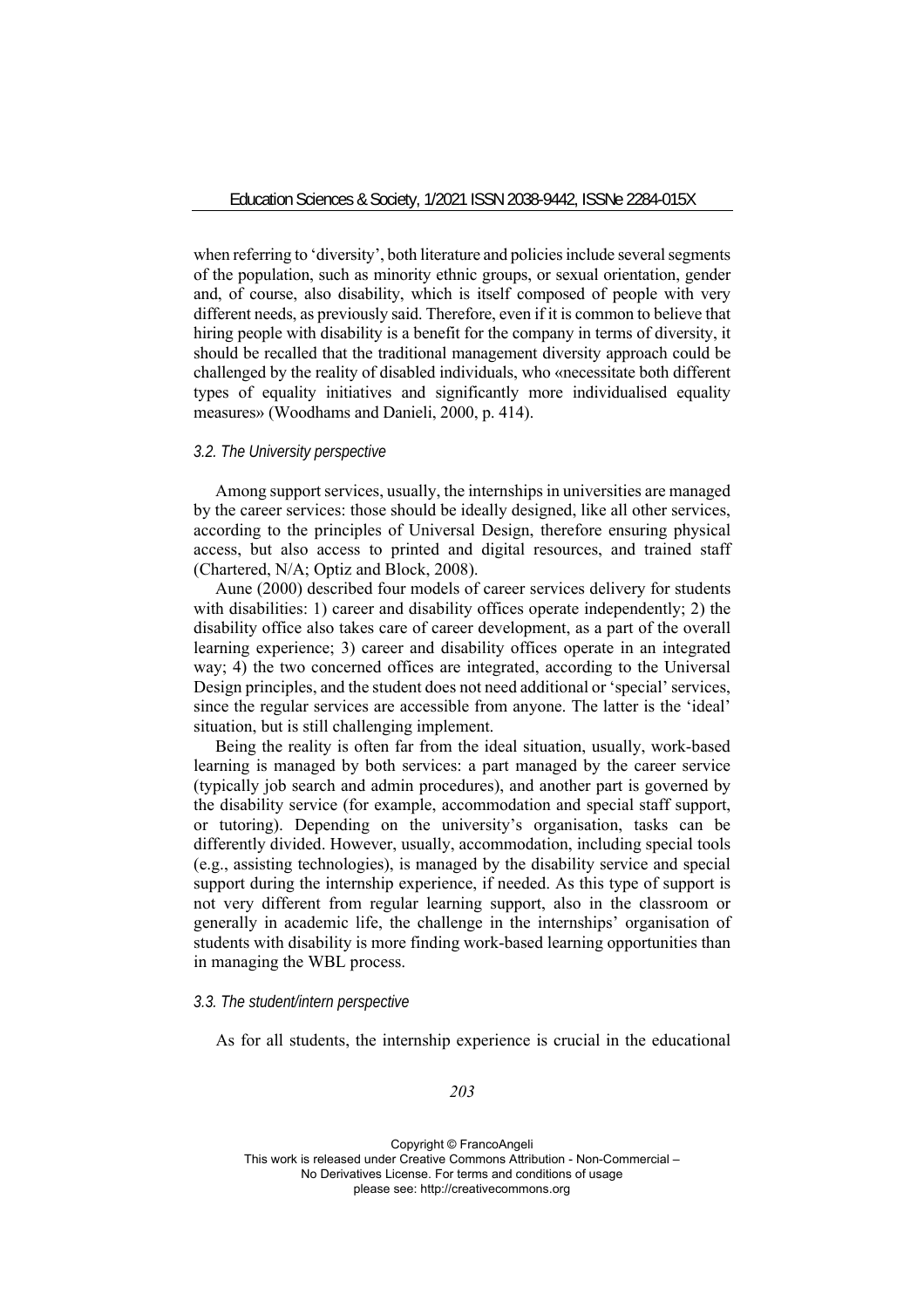journey of students with disability. However, students with disabilities have to face additional challenges.

Literature, both on work-based learning and job insertion, identify as most common difficulties the following ones:

- Perception of being employed/hosted as disabled student/worker, not as a student/worker (Nolan and Gleeson, 2016).
- Fear of discrimination can lead to refusal of disability disclosure for those who are affected by invisible disabilities (e.g., mental illness) (Nolan and Gleeson, 2016; Bonaccio *et al*., 2020).
- Low self-efficacy perception, linked to disability (Nolan and Gleeson, 2016).

In the background, yet it should be recalled that the perception of disability varies across cultures and may also be influenced by the labour market status (Kreider and Pepper, 2007).

#### **4. University internship in Italy**

Focusing on the Italian context, curricular training has become an integral part of university education since 2004. Ministerial Decree no. 270 of October 22, 2004, established that, in addition to the educational activities qualifying the courses of study, the curricula must include educational activities relating to internships and training periods in companies, public administrations, public or private bodies, etc. As indicated by the same Decree, curricular internships are work-based experiences promoted by the University and are carried out on the basis of special agreements governing the relations between the bodies involved in the interns' activities. In addition to curricular internships, Italian universities can also set up and manage "training and guidance traineeships", i.e., traineeships undertaken within 12 months of obtaining a degree or professional training aimed at facilitating professional choices and employability in the transition phase from school to work through training in a productive environment and direct knowledge of the world of work.

Internships involve three players: the promoter, i.e., the University, the host (company, business, etc.) and the intern, i.e., the student. To start an internship, it is necessary to draw up a training and guidance project containing the objectives and methods of carrying out the internship (ensuring, for students, the link with their training courses), the names of the academic and company tutor and the duration and period of the internship.

Regarding university students with disabilities, their right to access higher education is historically ascribed to the principle of educational continuity (de Anna, 2016) as established by the Italian Constitutional Court (sentence 215,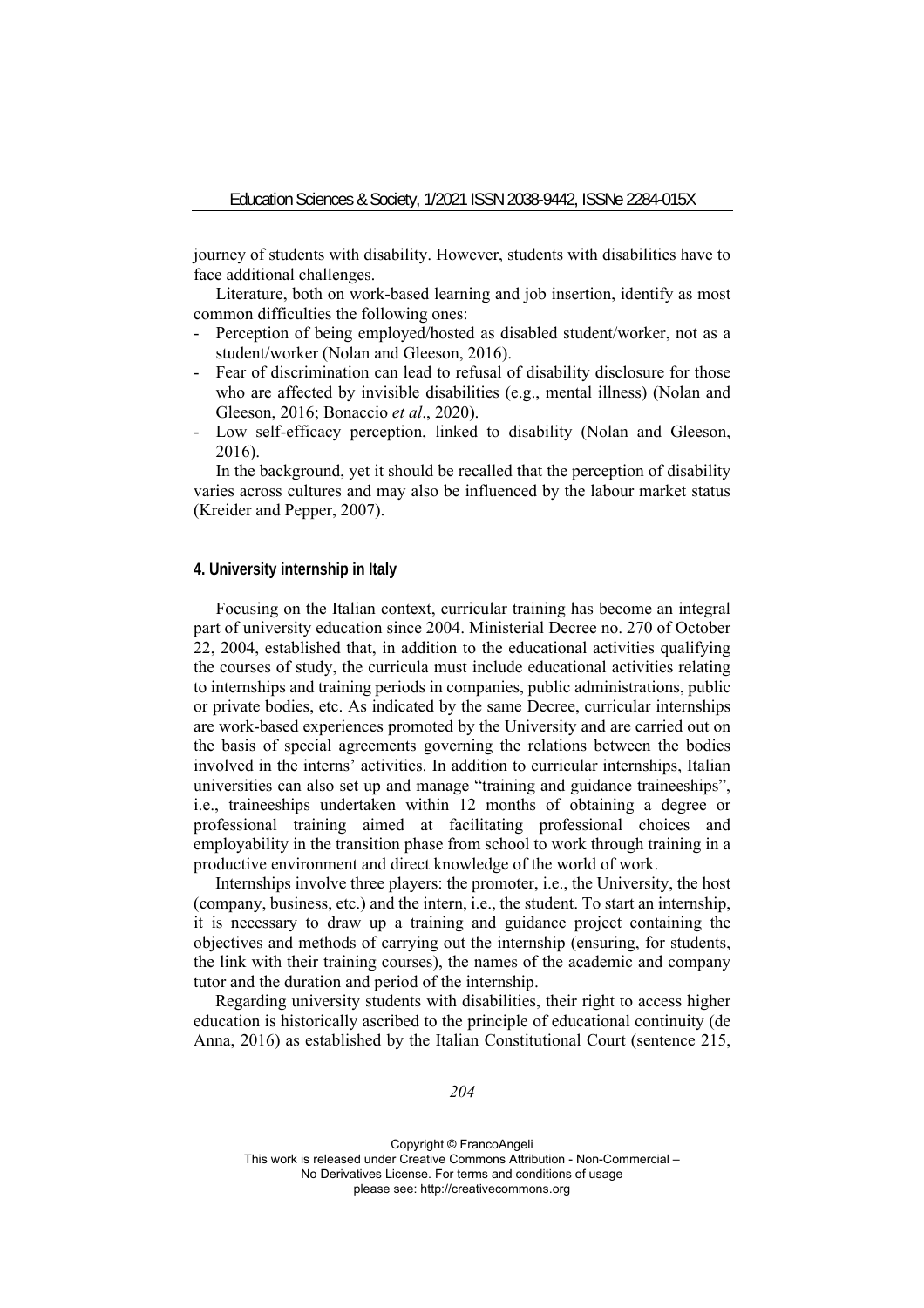1987); the same rules and implementation procedures apply to curricular internships. To guarantee the right to study and the provision of the same educational opportunities, including the orientation of the internship, the *National University Conference of the Delegates for the Disability* (CNUDD) elaborated guidelines to ensure the right to study and to contextually promote inclusion, autonomy and active citizenship of all students (CNUDD, 2014, p.5).

In particular, the CNUDD's commitment is to promote and support access to university, training and lifelong learning, in the belief that knowledge, higher culture and participation in research foster full human development, entry into the world of work and the realisation of freedoms, understood as opportunities to realise personal aspirations (CNUDD, 2014, p.5).

In this direction, to support the educational success during the entire university course, Italian universities have established specific professional figures, such as the Rector's Delegate for Disability and Specific Learning Disorders (SLDs), and administrative support structures. The latter, named in the CNUDD guidelines with the term University Disability/SLDs Services (SDDA), is the first point of contact for students with disabilities at university and play a strategic role in the reception and management of the various services set up in the universities themselves to protect their right to study. The SDDAs, in collaboration with the Rector's Delegate for Disability and SLDs, are called upon to play the role of interface between the university system and students, as well as, if necessary, with families and local and health services; they are responsible for liaising with the university services and, in particular, with tutoring and with entry and exit orientation; they prepare personalised support services ongoing as well as having organisational and administrative management responsibility for the provision of services and the monitoring of their effectiveness (CNUDD, 2014, p.7). Within these responsibilities, the SDDAs are therefore involved in supporting the preparation and management of the practices necessary for the start of curricular internships for students who request them.

The structuring of actions aimed at favouring orientation and tutoring during the curricular internship, also through personalised methods able to ensure the connection with the pathway undertaken, is undoubtedly essential in the creation of opportunities for a concrete opening to the labour market. The recently issued Strategy for the Rights of Persons with Disabilities 2021-2030 sets among its objectives that people with disabilities in Europe have equal opportunities and have equal access to participate in society and the economy. Specifically, it stresses that equal access to education and labour marketoriented learning at all levels should be ensured through the adaptation of

*205*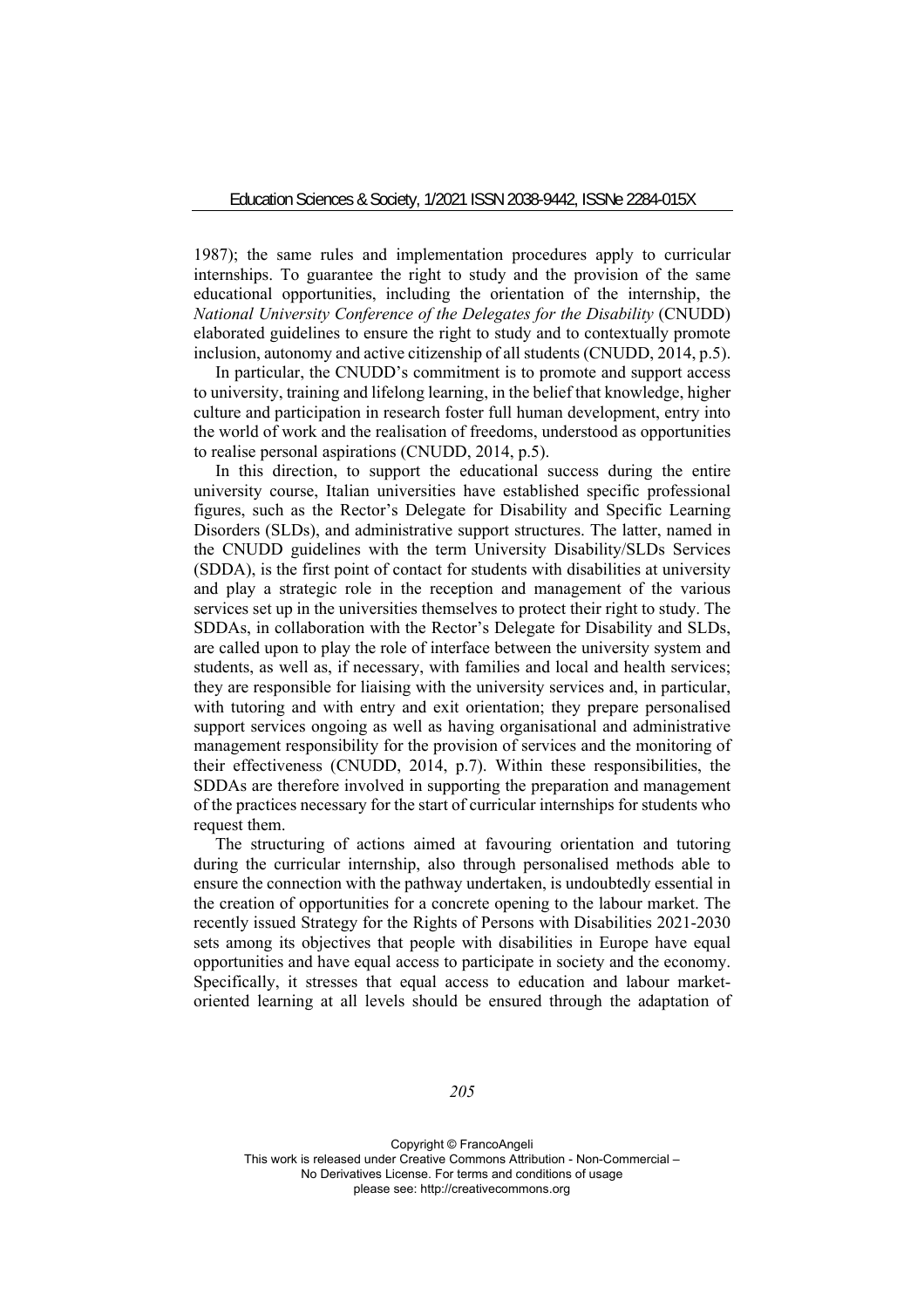education and training policies to the needs of persons with disabilities in a manner consistent with the UNCRPD<sup>2</sup>.

The Union of Equality Strategy for the Rights of Persons with Disabilities<sup>3</sup> highlights as today: «The employment gap between persons with and without disabilities remains high: persons with disabilities have a lower employment rate, are disproportionately affected by unemployment, and leave labour markets earlier. A large number of persons with severe disabilities do not work in the open labour market, but in facilities offering so-called sheltered employment» (Union of Equality - Strategy for the Rights of Persons with Disabilities 2021-2030, p. 13).

Also, the Council Recommendation on vocational education and training (VET) for sustainable competitiveness, social fairness and resilience<sup>4</sup> invites the Member States to design vocational programmes to be inclusive and accessible for persons with disabilities.

In this framework, the role played by internships in higher education as an opportunity to prepare for the demands of real labour market contexts is central. However, as we will elaborate in the next paragraph, there are still several critical issues concerning university placements of students with disabilities.

#### *4.1. The debate on internship and disability*

Access to university studies is a natural aspiration and a chance for selffulfilment for many people with disabilities or SLDs (CNUDD, 2014, p. 11).

As stressed by previous research (Del Bianco *et al*., 2020; D'Angelo and Del Bianco, 2019; Giaconi *et al*., 2019; Giaconi *et al*., 2018), universities should provide the right to study: they should pursue accessibility in teaching and promote inclusive processes within the academic community.

Educational guidance is a fundamental step in building a continuum between high school and university. Support for the choice of study pathway represents, in fact, the first real and concrete opportunity to plan a future career. A realistic and sustainable academic planning, more than the mere aspiration to a degree, is predictive of the permanence of young people in the university context and is the bridge to the world of work (CNUDD, 2014), an important goal for the project of independent living (Giaconi *et al*., 2020; Pace, Pavone, Petrini, 2018; Caldin and Scollo, 2018). To this end, the CNUDD guidelines emphasise the importance of structuring orientation methods, even after leaving university, to provide adequate support to students with disabilities or SLDs in the transition

*206* 

Copyright © FrancoAngeli

This work is released under Creative Commons Attribution - Non-Commercial –

No Derivatives License. For terms and conditions of usage

please see: http://creativecommons.org

<sup>2</sup> https://www.un.org/development/desa/disabilities/convention-on-the-rights-of-personswith-disabilities.html.<br><sup>3</sup> See: https://ec.europa.eu/social/main.jsp?catId=1484.<br><sup>4</sup> Council Recommendation (2020/C 417/01).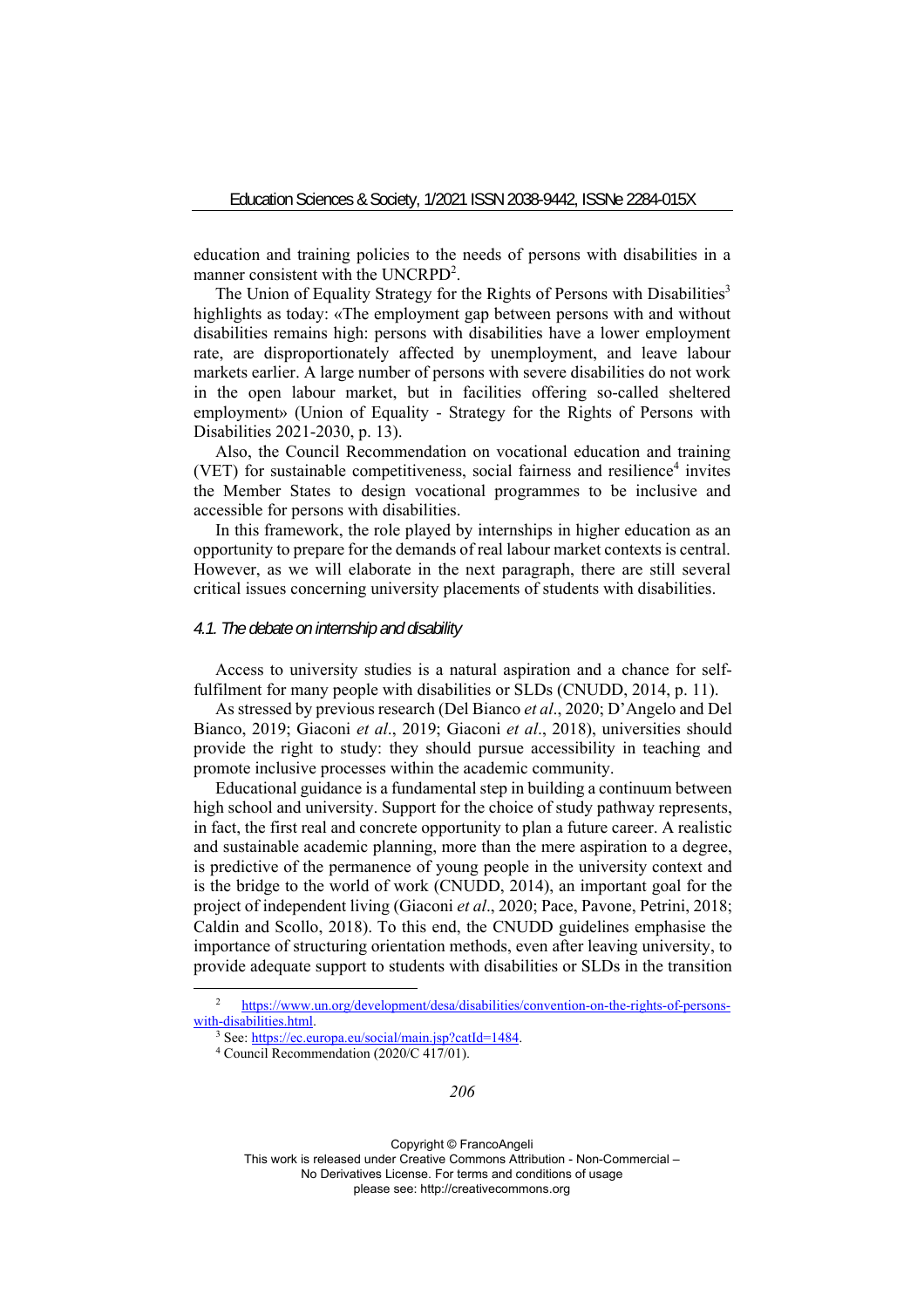to the world of work. In this direction, universities are called upon to organise interventions to enable students to acquire specific skills in the drafting of the Curriculum Vitae; to promote the relationship between the student and the world of work; to achieve an effective match between job supply and demand, based on the profile and aspirations of the individual student (CNUDD, 2014, p. 11).

National (Bocci, Cajola and Zucca, 2020; Pace, Pavone and Petrini, 2018; Pavone, 2017; D'Alonzo and Carruba, 2016; Caldin, 2017; CNUDD, 2014) and international studies (Espada-Chavarria, Moreno-Rodriguez, and Jenaro, 2020; Buckley, 2019; Briel and Getzel, 2001) however highlight some critical issues related to the conduct of curricular and extracurricular internships by students with disabilities and SLDs at university.

Regarding critical issues, the Italian context reports similar difficulties as other countries, as highlighted in paragraphs 2.2 and 2.3. While there is a wide consensus on how the internship of students with disability should be designed and developed, implementation still suffers from internal and external misalignments between theory and practice. Recently, the Conference of Italian Rectors (CRUI) pointed out the need of addressing the issue according to the paradigm of complexity, i.e., through coordinated use of actions that fall under the general concept of "reasonable accommodation" (UN Convention,  $2006^5$ ). Therefore, the specific contexts and needs of each studentshould be taken into account, adhering as possible to the guiding principle of personalisation. Furthermore, the participants to the CRUI conference (Disability Delegates of Italian Universities), by recognising the need of leveraging on the students' capacities and not on their constraints, stressed the need of applying at least four conditions, as follows:

- Being transparent toward students and their families on potential future difficulties, both along with the study degree and employability potential.
- Managing hopes and expectations, avoiding illusion and consequent disappointment and discouragement.
- Strengthening awareness and sense of self-responsibility in students and families.
- Respecting freedom of choice and putting in place appropriate measures during the study course to avoid academic failure.

Some authors have also identified these points: while leaving the broadest possible set of opportunities to the subject, thus, all the actors involved in the orientation process must make very clear the characteristics of the future course of study and any constraints related to workshops, internships and professional

<sup>5</sup> https://www.un.org/development/desa/disabilities/convention-on-the-rights-of-personswith-disabilities.html.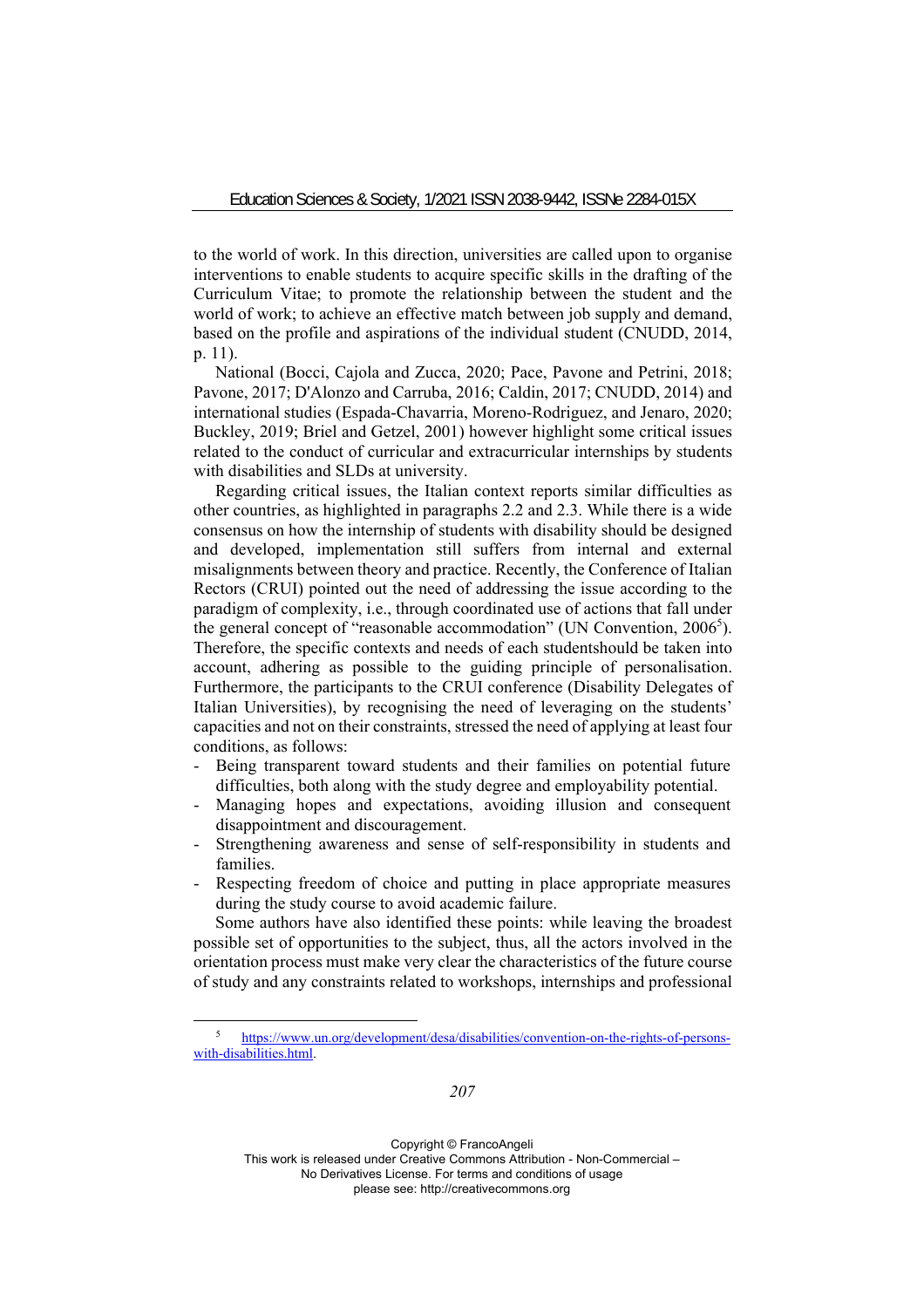outlets (EADHE, 2014; CRUI, 2018). In other terms, the student should be supported in gaining self-reflection, self-awareness and self-responsibility in designing her/his life project. On this consideration, also the design of the support system should be prepared: however, the complexity of relations concerned – e.g., support offices, tutors, but also medical doctors, and the involved dimensions from legal to technical and pedagogical, make difficult the realisation of such a university eco-system.

Whilst the described conclusions of the CRUI conference could apply to any student, the conference was specifically addressed at a specific segment of the students' body, namely those enrolled in the *qualifying degrees*. Qualifying degrees lead to the automatic authorisation to the professional practice, which in Italy usually requires a State examination to be passed after the degree attainment. Today, the available qualifying degrees are health degrees (such as Medicine), one education degree (for primary school teachers), and one restoration degree. In particular, the first two, these specific degrees add complexity to the organisation of work-based learning: both professions, Medicine professions and primary school teachers cannot be carried out outside field-specific environments and settings that could not be appropriately arranged to the needs of the student. The conclusion of the conference, by acknowledging that at present there is no shared solution, which is found and implemented case-by-case, recognises that there is a need of harmonisation on the internship of qualifying degrees, and a wider need also to harmonise approaches, methods, and organisational structures across the country.

# **5. Internships within the Inclusion 3.0 Project**

As highlighted in previous studies (Giaconi *et al*., 2019; D'Angelo and Del Bianco, 2019; Giaconi *et al*., 2018), the University of Macerata, consistently with the CNUDD guidelines and in addition to regular disability services, has implemented the project Inclusion 3.0, to support projects addressed at the University inclusion.

Inclusion 3.0 is a project launched by the University of Macerata in July 2017 and designed to implement design actions in university inclusion of students with disabilities or Specific Learning Disorders.

The project's intervention strategy focuses on the enhancement of university services and awareness-raising events at the national and international level aimed at strengthening policy and scientific guidelines as well as the development of support processes both for educational planning, didactic mediation and evaluation, and for the inclusion of students with disabilities or DSA in the various aspects of university life. Therefore, the Inclusion 3.0

*208*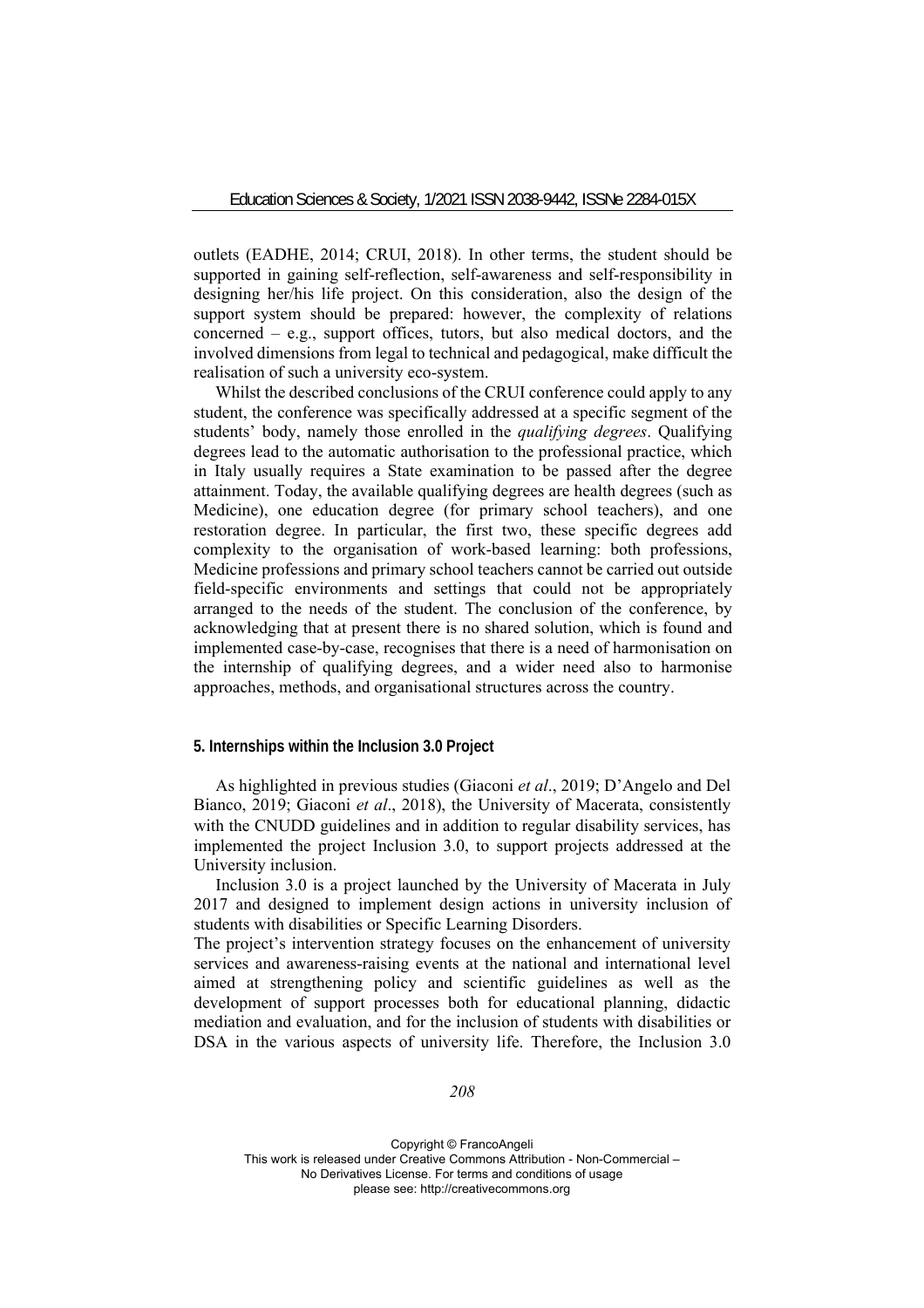project was created to provide innovative and sustainable perspectives following the increase in enrollment of students with disabilities and SLDs at the University of Macerata (Giaconi and Del Bianco, 2018). Policies to enhance internships and apprenticeships, both curricular and extracurricular, are included in the various micro and macro planning actions<sup>6</sup>.

As for other support, the Inclusion 3.0 initiative also includes the design and implementation of internships, both curricular and extracurricular, therefore additional work-based learning experiences carried out during the study years. The adopted approach seeks to adhere to the CNUDD guidelines, thus focusing on the personalisation of the learning path as possible.

Within the standard path provided in universities for the activation of the internship<sup>7</sup> and the host institution and the educational tutor, a "special tutor" is part of the team. This tutor has a specific task: to mediate between the intern with disabilities and the company. Specifically, s/he operates to build a "bridge" between the functioning profile of the student with disabilities and the specific requests formulated by the working context of the company. S/he detects through an interview with the company tutor and observation in-context (Bortolotti and Sorzio, 2014) the variables characterising the company system to build customised facilitators based on the functioning profile of the intern. By identifying the tasks required by the intern, the physical and relational characteristics of the business context and the knowledge of the student's skills, the tutor designs specific supports to favour adequate development of

<sup>6</sup> The project is structured along different operational areas, and so far has implemented: Reception services for students with disability and Specific Learning Disorders; The purchase and deployment of technological devices and software; A tailored organisation of teaching, and mediation in education; Support for study, exams and internships with specialised professionals and peer tutoring activities; Activation of interaction, University life and campaigns to raise awareness across the geographical area in which the University is located; Design and implementation of personalised paths for the internship. (https://www.unimc.it/it/servizi-aglistudenti/unimc-for-inclusion/progetto-inclusione-3-0.pdf). 7 There are six main steps required in the activation and completion of the curricular internship.

<sup>1</sup> step: The intern reviews the educational provisions of his/her course of study to understand the access requirements and identify the educational/academic tutor; 2 step: The intern contacts the academic tutor, to define the objectives of the training project; 3 step: The intern contacts the host institution that first generates in the internship portal the training project with the student, initiating the internship procedure; Step 4: The intern, within the same portal, indicates the name of the academic tutor; subsequently, the system transmits the data of the learning project to the academic tutor, via email, so that s/he can check the project and possibly approve it; Step 5: The internship office makes the internship active and valid within 15 days from the receipt of the acceptance email from the academic tutor. During the internship the student must: compulsorily record the daily activity carried out in the internship, completed with signatures, to certify the attendance, by the intern and the company tutor. At the end of the internship, the company tutor and the intern are required to complete the final evaluation questionnaire and the student must submit the final documentation required by his/her course of study.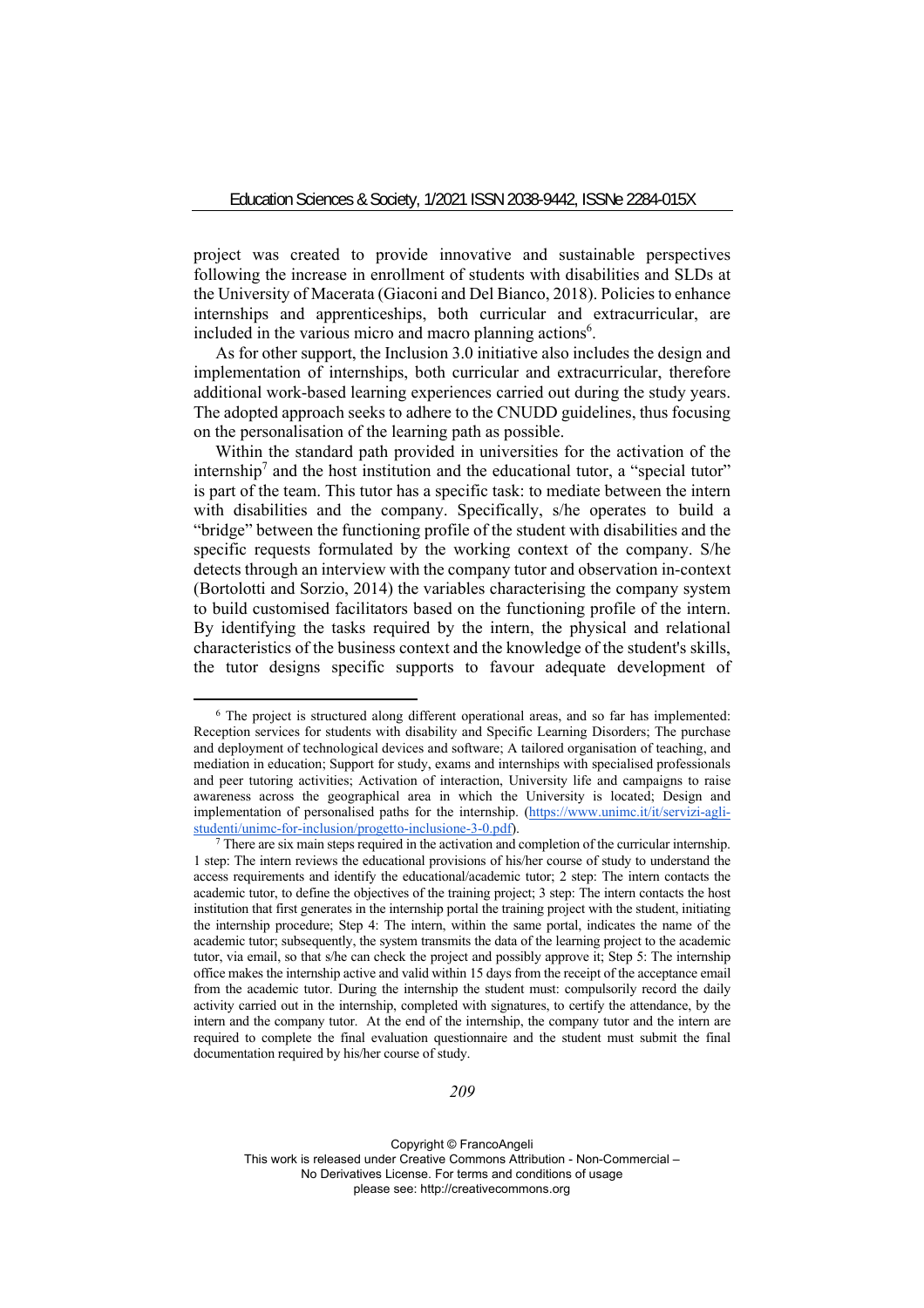professional and social skills. Hence, the tutor's task is to facilitate the recognition by the company system of the student as a real intern, and that s/he should work to internalise the professional and social role. The mediation competence of the specialised tutor is not only concerned by the relationship with the company but also with the university system and the family and/or friendship network of the intern. In this sense, the tutor works alongside the Offices of Orientation and Disability and SLDs, activates all available resources and further resources of other university's offices (e.g., the IT office), to ensure the completion of the training project agreed with the academic and business tutor. Finally, the specialised tutor works to mediate the expectations of all subjects involved in the internship pathway, including those of the family and the student. Therefore, the specialised tutor supports the student all over the work-based learning process, from the activation to the completion. Thanks to the work of specialised tutors, the working group of Inclusion 3.0 has created over time a rather wide local network of private and public organisations and companies hosting interns with disabilities.

Today, at least 50 internships of students with disabilities were organised, including online internships during the lockdown period due to pandemic (Del Bianco *et al*., 2020). By analysing previous experiences, it could be noted that some features are recurrent during the process.

A critical step is related to the mismatch of expectations between the intern and the company. As we will deepen in the last paragraph, the alignment of expectations of all subjects involved in the internship (Giaconi, 2015) remains fundamental in constructing meaningful and sustainable training courses.

Furthermore, a common need for almost all internships is the breadth of relationships required by both design and implementation: the organisation's network needs to be extended to additional material and personal resources that are typically present in the construction of an internship path not formalised. Finally, among the major critical issues found, we find the disclosure of students with disabilities and the simultaneous need to work to increase their vocational maturity.

## **6. Conclusions and implications for further work**

In the light of the literature and the ongoing debate, and the Inclusion 3.0 experience with internships, we conclude by focusing on the key issues that we deem crucial in organisation, activation, implementation and evaluation of internships of students with disabilities in higher education.

Firstly, the internship, as for all students, but even more so for those with disabilities, is an educational experience of considerable importance for the life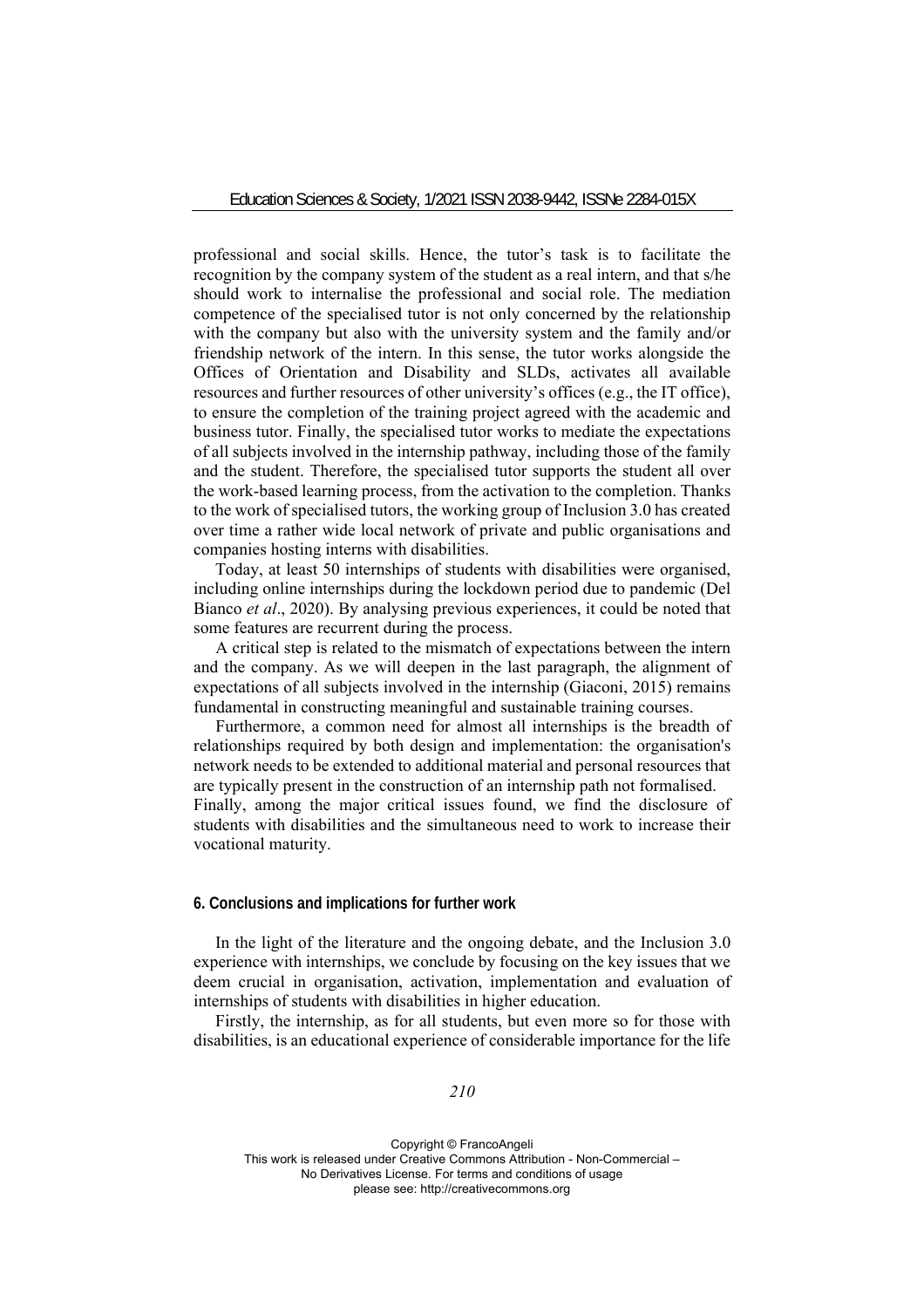project. The university, in this case, represents the privileged place for people with disabilities, who, with targeted support, can learn in action (Giaconi and Del Bianco, 2019) and start to build professional skills that are fundamental for working contexts.

Several aspects should be considered to design a protocol for internships of people with disability to operationalise this principle. Crucial is transparency and the need to manage the expectations of students with disabilities and their families (CRUI,  $2018<sup>8</sup>$ ) concerning the practical experience and the learning experience for which the internship is activated. The alignment of expectations (Giaconi, 2015) remains a central issue in constructing meaningful life paths centred on the person's Quality of Life.

Secondly, it is essential to define the learning project together with the individual with disabilities: for this reason, it is mandatory to provide proposals that are accessible and produced in an easy-to-read format.

The third aspect is the training of the specialised tutor, who should be an expert and a mediator of the "internship system", i.e., s/he should take into account both the expectations and the functioning profile of the young person with disabilities and the requirements of the working context (accessibility of the location, type of service required, presence or absence of facilitators, etc.). Moreover, in addition to the learning proposal, attention should be paid to the construction and internalisation of both the social and the professional roles to be played in the company.

The fourth aspect focuses on enhancing vocational maturity levels in students with disabilities (Dowrick, Getzel and Briel, 2004), starting from the conclusions of in-depth studies carried out on the skills required for searching and getting an internship or a job (Espada-Chavarria, Moreno-Rodriguez and Jenaro, 2020). In this sense, we consider it essential to work on selfempowerment, activating specific support for acquiring a higher awareness of one's abilities and needs, strategies for decision-making and problem-solving. These actions significantly contribute to the students' opportunities for selfdetermination (Del Bianco, 2019) and an increased perception of the capability to build their own professional future. In that direction, the structuring of spaces for collaboration and reflection on practices, under the supervision of the specialised tutor, can constitute a strategy in assessing achievements and evaluating difficulties (Espada-Chavarria, Moreno-Rodriguez and Jenaro, 2020).

<sup>8</sup> Report from the CRUI conference 'Students with disabilities and SLDs in degrees and qualifying pathways'. Retrieved April 30, 2021: https://www.crui.it/studenti-condisabilit%C3%A0-e-dsa-nelle-lauree-e-nei-percorsi-abilitanti.html.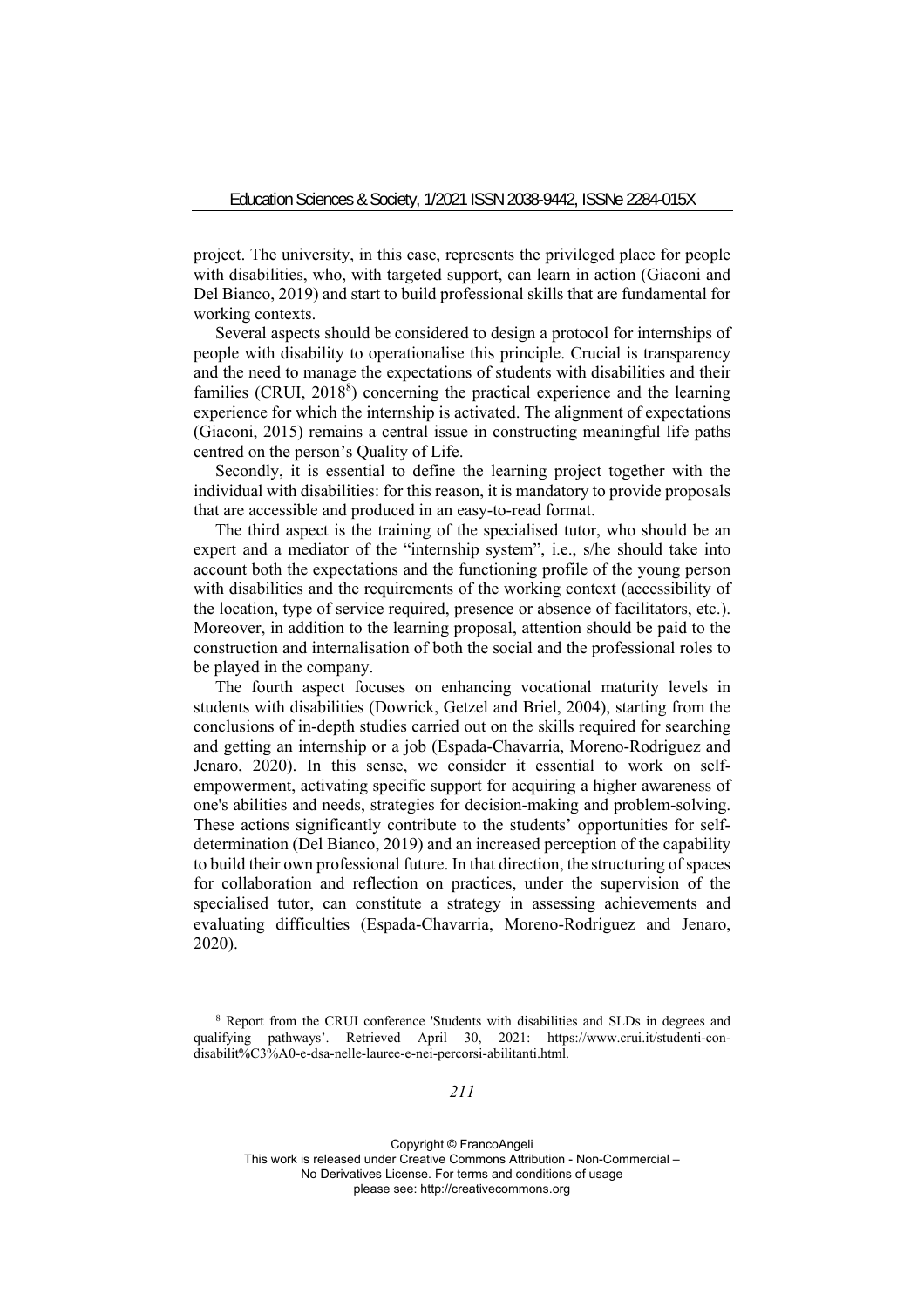Regarding the above, our reflection shifts to the need to strengthen the educational strategies to support the evaluation of competences acquired during practice. The European Higher Education Area<sup>9</sup> emphasises that academic experiences concerning practice should refer to a competence-based learning plan since practices in real working environments allow the assessment of competences, besides knowledge and skills. We agree with Espada-Chavarria, and collaborator that such an educational design would allow «the students themselves to be aware of their level of competence in a real situation, that is, to evaluate themselves and, consequently, to improve their self-learning» (Espada-Chavarria, Moreno-Rodriguez and Jenaro, 2020, p.3). The selfevaluation capacity is even more crucial in the structuring of personalised learning programmes for students with disabilities: those programmes aim to develop competences, abilities, and social skills that depend on the capacity for self-assessment and, consequently, self-advocacy, both of their rights and the need for accommodation.

Finally, as a fifth aspect, we believe that it is important to invest in new integrated systems of support for internships (Del Bianco *et al*., 2020; Zappaterra, 2012; Giaconi *et al*., in press), favouring forms of co-planning and coordination between universities, companies and services in the territory supporting people with disabilities. This collaborative research is mandatory for developing new strategies and practices that contribute to improved employment outcomes; it is also essential for enhancing career opportunities and quality of life outcomes for people with disabilities. Greater dissemination of inclusive culture and strategies to support its mainstreaming in the labour market can be fostered within the dialogue among the academic institution, the business world, and the territorial support services. In addition, this dialogue could stimulate the building of a more coordinated and effective network between professional figures that revolve around the activation of curricular and extracurricular internships (Bocci, Cajola and Zucca, 2020; Pace, Pavone and Petrini, 2018; Caldin, 2017).

By taking in due account those five key aspects, universities would ensure internships intended not as a step needed to attain a degree but as a concrete opportunity to build personal and professional skills capable of increasing the probability of success, both when facing the recruitment process, and staying in work.

*212* 

<sup>9</sup> Report from the European Higher Education Area: https://www.ehea.info/. Retrieved April 30, 2021.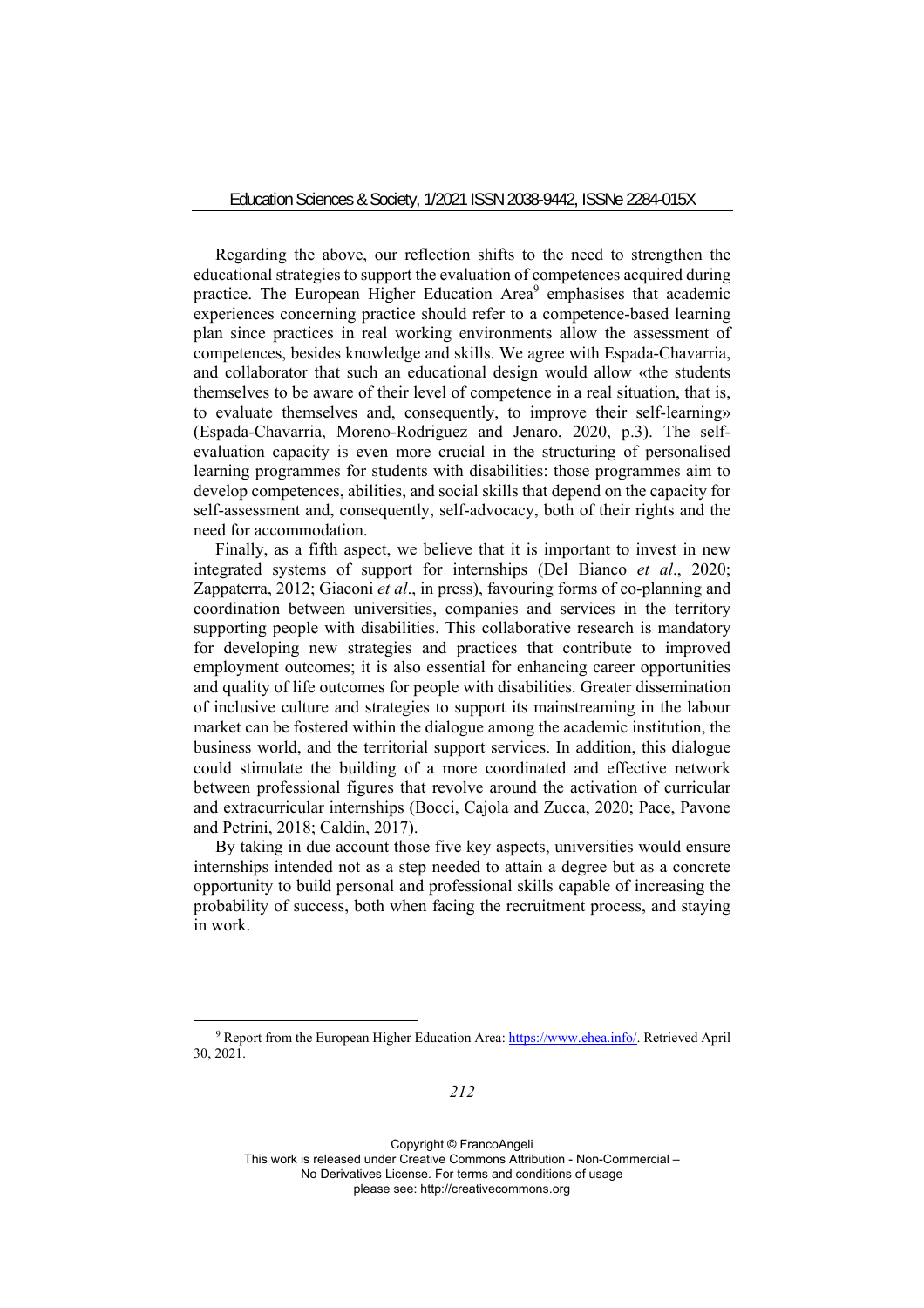#### **References**

- Andrews J. and Higson H. (2008). Graduate Employability, 'Soft Skills' Versus 'Hard' Business Knowledge: A European Study. *Higher Education in Europe*, 33(4): 411- 422. DOI: 10.1080/03797720802522627.
- Atkinson G. (2016). *Work-based learning and work-integrated learning: Fostering engagement with employers*, Adelaide: NCVER
- Aune B. (2000). Career and academic advising. In H. Belch (Ed.). *Serving students with disabilities. New Directions in Student Services*, No. 91, San Francisco: Jossey-Bass. doi: 10.1002/ss.9105.
- Bocci F., Cajola L. C., and Zucca S. (2020). Gli studenti con disabilità e con DSA presso l'Università Roma Tre. Questioni e considerazioni a margine di una indagine esplorativa. *ITALIAN JOURNAL OF SPECIAL EDUCATION FOR INCLUSION*, 8(2): 126-146.
- Bonaccio S., Connelly C.E., Gellatly I.R., Jetha A. and Martin Ginis K.A. (2020). The Participation of People with Disabilities in the Workplace Across the Employment Cycle: Employer Concerns and Research Evidence. *Journal of Business and Psychology*, 35: 135-158. Doi: 10.1007/s10869-018-9602-5.
- Bortolotti E., Sorzio P. (2014). *Osservare per includere. Metodi di intervento nei contesti socio-educativi.* Roma: Carrocci.
- Bricout J. C., and Bentley K. J. (2000). Disability status and perceptions of employability by employers. *Social Work Research*, 24(2): 87-95. doi: 10.1093/swr/24.2.87.
- Briel L. and Getzel E. (2001). Internships in higher education: Promoting success for students with disabilities. *Disability Studies Quarterly*, *21*(1).
- Brookfield S. (1995). Adult learning: an overview. In: Tuinjman, A. (Ed.). *International Encyclopedia of Adult Education and Training*. Tarrytown, NY: Elsevier Science, 375-380.
- Brunello G. and Wruuck P. (2019). Skill Shortages and Skill Mismatch in Europe: A Review of the Literature. *IZA Discussion Papers* No. 12346, Bonn, DE: IZA Institute of Labor Economics.
- Buckley G. (2019). Inclusive Perspective and Inclusion Practices. The National Technical Institute for the Deaf (NTDI): A model of Inclusive Practices for Deaf Students. In: Del Bianco N., D'Angelo I., a cura di. *Inclusion in the University. Studies and Practices*.Milano: FrancoAngeli, pp. 117-124.
- Burgstahler S. (N/A). *Equal Access: Universal Design of Career Services*, DO-IT programme, University of Washington.
- Caldin R. (2017). Gli studenti universitari tra formazione e ricerca. Il contributo della didattica alle professioni educative, nei processi inclusivi. *Pedagogia Oggi*, 2: 187- 197.
- Caldin R., and Scollo S. (2018). Inclusione lavorativa, disabilità e identità. Riflessioni e rappresentazioni. *STUDIUM EDUCATIONIS-Rivista quadrimestrale per le professioni educative*, (3): 49-60.

Chartered Association of Business Schools (2014). *21st century leaders building practice into the curriculum to boost employability*. Retrieved May 22, 2017, from

Copyright © FrancoAngeli

This work is released under Creative Commons Attribution - Non-Commercial – No Derivatives License. For terms and conditions of usage

please see: http://creativecommons.org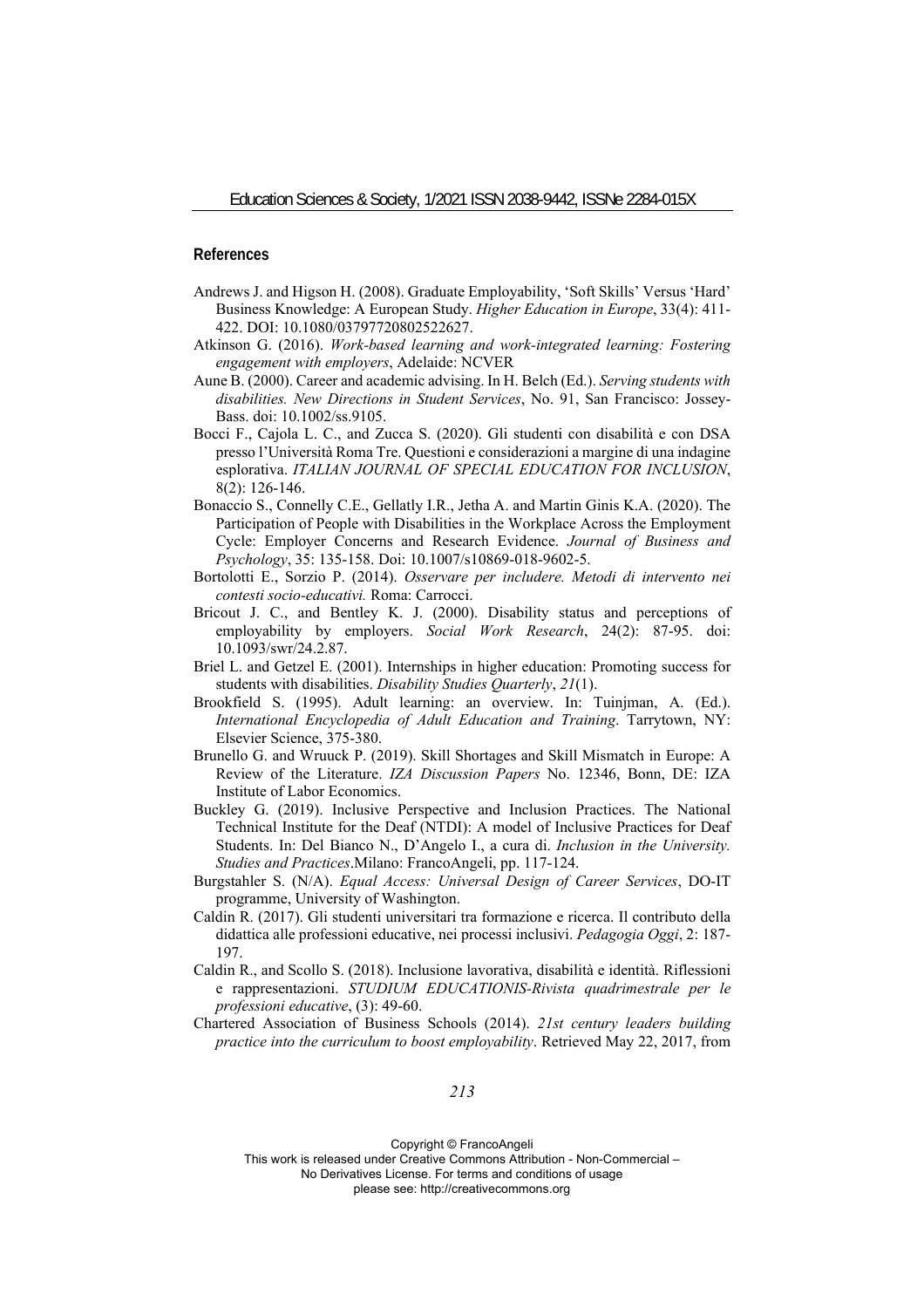http://www.associationofbusinessschools.org/sites/default/files/21st\_century\_lead ers june2014 - final report.pdf.

- Chi C. G., and Qu H. (2005). A Study of Differential Employers' Attitude Towards Hiring People with Physical, Mental, and Sensory Disabilities in Restaurant Industry. *Journal of Human Resources in Hospitality and Tourism*, 3(2): 1-31. doi: 10.1300/j171v03n0201.
- CNUDD (2014). Conferenza Nazionale Universitaria Delegati per la Disabilità. Linee guida. https://www.crui.it/cnudd.html.
- Cook S. J., Parker R. S., and Pettjohn C. E. (2004). The perceptions of interns: A longitudinal case study. *Journal of Education for Business*, 79(3): 179-185.
- Cordero J., Ortiz de Zúñiga T., and Rueda M. (2014). *Disability and corporate social responsibility reporting: An analysis comparing reporting practices of 40 selected multinational enterprises*. International Labour Office, Bureau of Employers' Activities, Conditions of Work and Equality Department. – Geneva: ILO, 2014 (Working paper; No. 8).
- d'Alonzo L., and Carruba M. C. (2016). *Il docente inclusivo in Università: fra presenza, spazi e comunicazione*.
- D'Angelo I. and Del Bianco N. (a cura di) (2019). *Inclusion at the University. Studies and Practices*. Milano: FrancoAngeli
- Del Bianco N. (2019). *Autodeterminazione nelle persone con disabilità intellettive. Studi, ricerche e questioni di pedagogia speciale*. Milano: FrancoAngeli
- Del Bianco N., Paviotti G., Perry V., Giaconi C. (2020). *Inclusive processes at the University during Covid-19 time: strategic guidelines and case studies from the Inclusion Project 3.0*. Nuova secondaria, 2: 511-529.
- Demetriou C., Miller G. E., Mason L.G., Salvesen C. L. (2019). A Model Program for the Success of College Students with Attention and Learning Disorders. In: D'Angelo I., Del Bianco N., a cura di*. Inclusion in the University. Studies and Practices*. Milano: FrancoAngeli, pp. 87-106.
- Divine Richard L., JoAnn K. Linrud, Robert H. Miller, and J. Holton Wilson (2007). Required Internship Programs in Marketing: Benefits, Challenges and Determinants of Fit. *Marketing Education Review*, 17(2): 45-52.
- Domzal C., Houtenville A., and Sharma R. (2008). Survey of employer perspectives on the employment of people with disabilities: Technical report. In: *Prepared under contract to the Office of Disability and Employment Policy*. U.S. Department of Labor. McLean, VA: CESSI.
- dos Santos B., Portes de Cerqueira César, Capellini S.A., Del Bianco N. (2019). Survey of complaints and behaviors of students with learning problems. Investigation Learning Disabilities Laboratory. In: D'Angelo I., Del Bianco N., a cura di. *Inclusion in the University. Studies and Practices*. Milano: FrancoAngeli, pp.107- 116.
- Dowrick P. W., Getzel E. E., and Briel L. W. (2004). Case studies that illustrate achieving career success in postsecondary education through self-determination and problem-solving skills. *Review of Disability Studies: An International Journal*, 1(2): 195-202.

*214*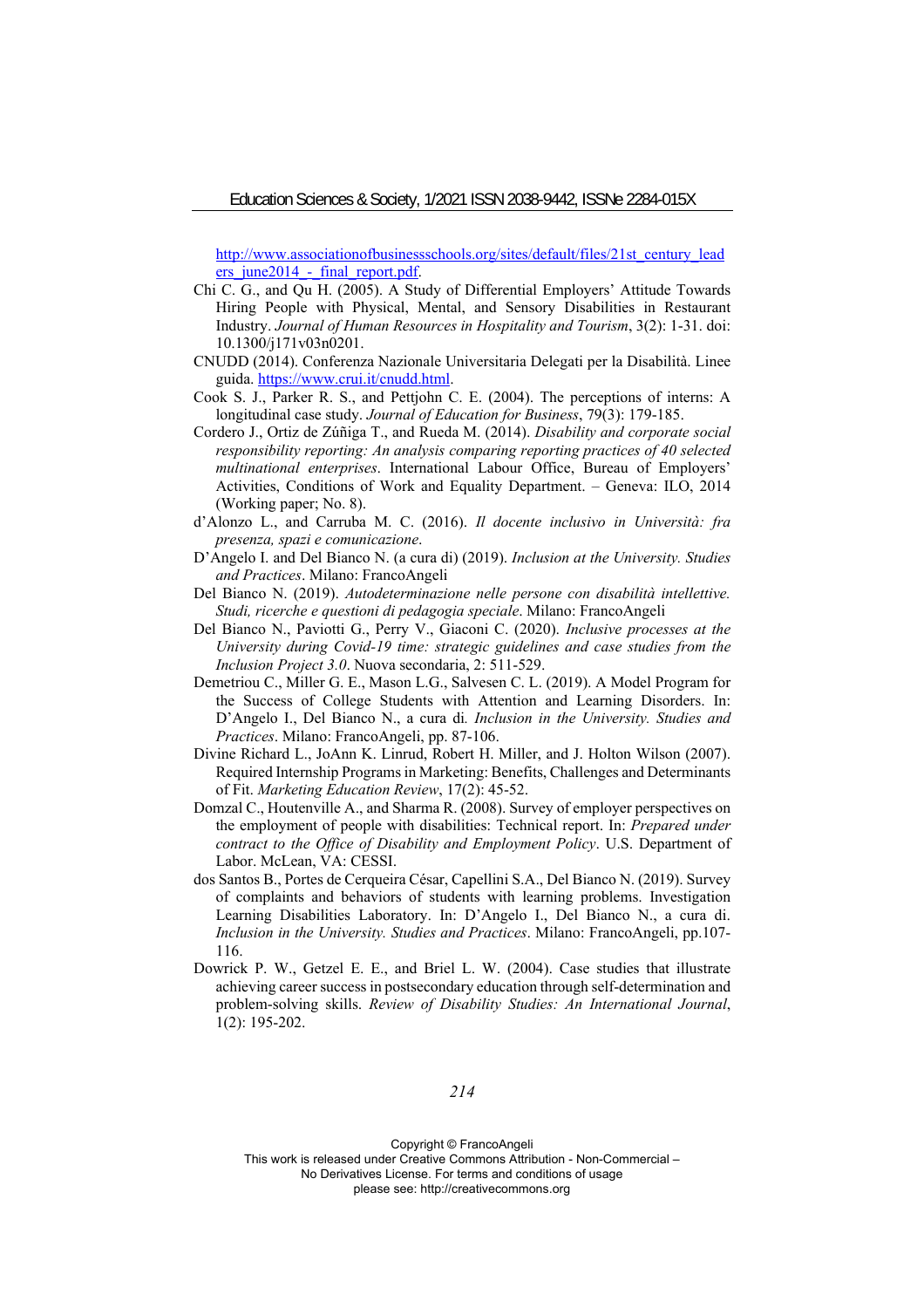- Elarde J. V., and Chong F.-F. (2012). The pedagogical value of "eduployment." *Proceedings of the 13th Annual Conference on Information Technology Education* - SIGITE '12. doi: 10.1145/2380552.2380607.
- Espada-Chavarria R., Moreno-Rodriguez R. and Jenaro C. (2020). Development of Vocational Maturity in University Students with Disabilities to Access, Obtain an Internship and Complete University Studies. *Education in Sciences*, *10*(12): 386.
- EURES (2015). *Traineeship, internship, apprenticeship: which one is for you?*  https://ec.europa.eu/eures/public/newsarticles//asset\_publisher/L2ZVYxNxK11W/ content/traineeship-internship-apprenticeship-which-one-is-foryou? 101\_INSTANCE\_L2ZVYxNxK11W\_backLabelKey=news.articles.back.tol istand\_101\_INSTANCE\_L2ZVYxNxK11W\_showAssetFooter=true (Accessed on 11.04.2021).
- Eurostat (2018). *Disability statistics labour market access*. Last update 31/10/2018. https://ec.europa.eu/eurostat/statisticsexplained/index.php?title=Archive:Disability statistics - labour market accessandoldid=411116 Retrieved 20/04/2021.
- Fleming R. (1999). A fresh perspective on old problems. *IEEE Software*, January-February.
- Galloway L., Marks A., and Chillas S. (2014). The use of internships to foster employability, enterprise and entrepreneurship in the IT sector. *Journal of Small Business and Enterprise Development*, 21(4): 653-667. Doi: 10.1108/JSBED-09- 2014-0150.
- Gault J., Leach E. and Duey M. (2010). Effects of business internships on job marketability: the employers' perspective. *Education + Training*, 52(1): 76-88. Doi: 10.1108/00400911011017690.
- Gerken M., Rienties B., Giesbers B. and Köning K.D. (2012). Enhancing the Academic Internship Learning Experience for Business Education – A Critical Review and Future Directions. In P. Van den Bossche et al. (eds.). *Learning at the Crossroads of Theory and Practice*, 7, Advances in Business Education and Training 4. DOI: 10.1007/978-94-007-2846-2\_2.
- Giaconi C., Capellini S. A., Del Bianco N., D'Angelo I. (in press). La pedagogia speciale "incontra" le famiglie con figli con disabilità complesse. In: Caldin R., Giaconi C. a cura di, *Disabilità e cicli di vita. Le famiglie tra seduttivi immaginari e plausibili realtà.* Milano: FrancoAngeli.
- Giaconi C. (2015). *Qualità della Vita e adulti con disabilità. Percorsi di ricerca e prospettive inclusive*. Milano: FrancoAngeli.
- Giaconi C., Del Bianco N. (2018). Didattica universitaria e dispositivi tecnologici inclusivi: il progetto Inclusione 3.0. In C. Giaconi, N. Del Bianco, a cura di*. In Azione: prove di Inclusione*. Milano: FrancoAngeli.
- Giaconi C., Del Bianco N., Taddei A., Capellini S. A. (2018). Inclusive University didactics and technological devices: a case study. *Education Science and Society*, 9(1): 191-217
- Giaconi C., Capellini S. A., Del Bianco N., Taddei A. and D'Angelo I. (2019). Study Empowerment for inclusion. *Education Sciences and Society*-Open Access, 9(2): 166-183.

*215*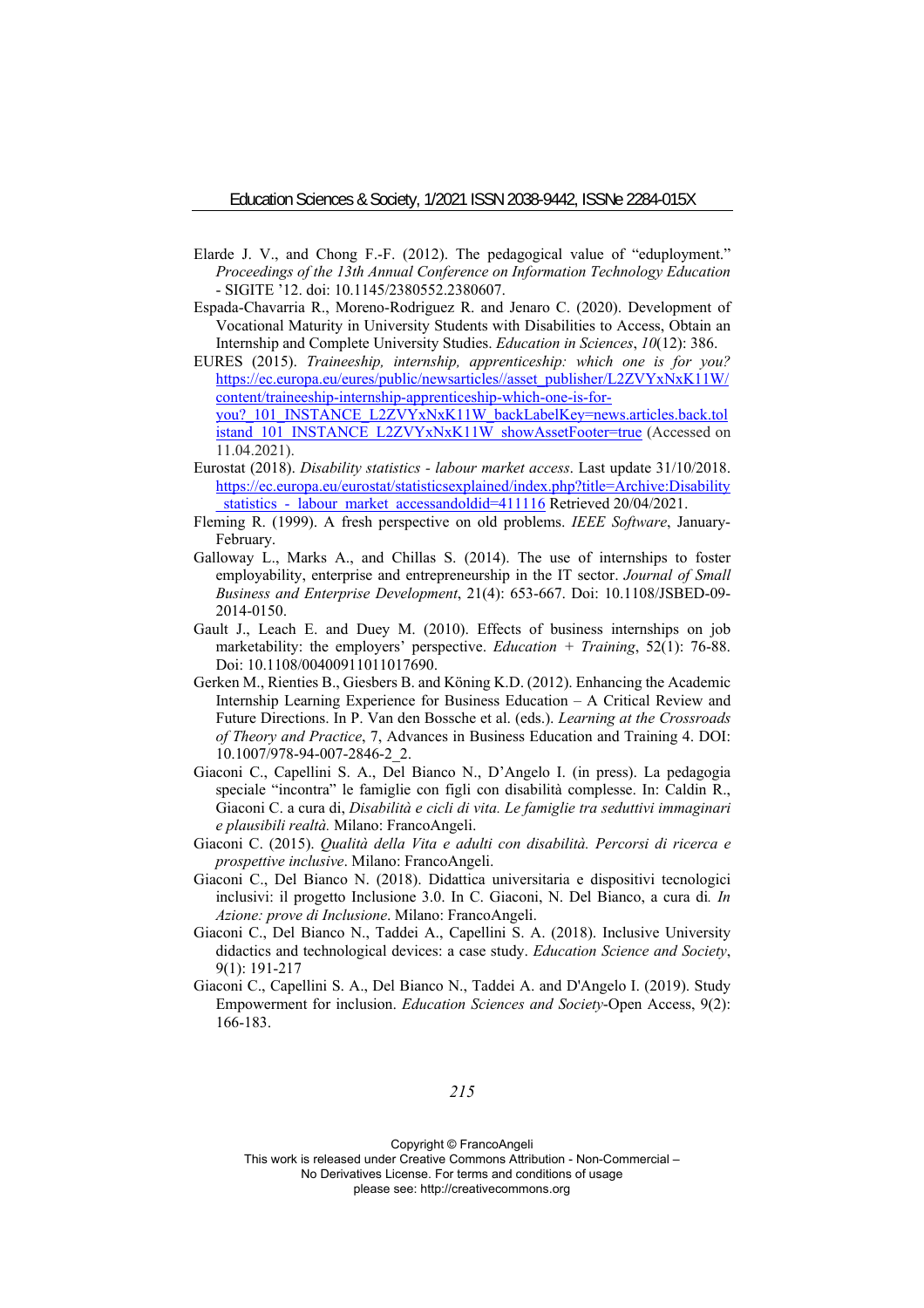- Giaconi C., Socci C., Fidanza B., Del Bianco N., D'Angelo I., and Capellini S. A. (2020). Il Dopo di Noi: nuove alleanze tra pedagogia speciale ed economia per nuovi spazi di Qualità di Vita. *MeTis-Mondi educativi. Temi indagini suggestioni*, *10*(2): 274-291.
- Giaconi C., Taddei A., Del Bianco N., and Capellini S. A. (2018). Inclusive University didactics and technological devices: a case study. *Education Sciences and Society-Open Access*, *9*(1): 191-217.
- Gould R., Parker Harris S., Mullin C. and Jones R. (2020). Disability, diversity, and corporate social responsibility: Learning from recognised leaders in inclusion. *Journal of Vocational Rehabilitation*, 52: 29-42. DOI:10.3233/JVR-191058.
- Greenwood R. and Johnson V.A. (1987). Employer perspectives on workers with disabilities. *Journal of Rehabilitation*, 53: 37-45.
- Holyoak L. (2013). Are all internships beneficial learning experiences? An exploratory study. *Education + Training*, 55(6): 573-583. DOI: 10.1108/ET-02-2012-0024.
- ILO International Labour Office (2018). The regulation of internships: A comparative study. *EMPLOYMENT* Working Paper No. 240, Geneva - International Labour Organization.
- Ismail Z. (2018). *Benefits of Internships for Interns and Host Organisations*. K4D Helpdesk Report. Birmingham UK: University of Birmingham.
- Jackson D. and Bridgstock, R. (2020). What actually works to enhance graduate employability? The relative value of curricular, co-curricular, and extracurricular learning and paid work. *Higher Education*, 6. DOI: 10.1007/s10734-020-00570-x.
- Jackson D. (2018). Developing pre-professional identity in undergraduates through work-integrated learning. *Higher Education,* 74: 833-853. Doi: 10.1007/s10734- 016-0080-2.
- Jenkins H. (2006). Small business champions for corporate social responsibility. *Journal of Business Ethics*, 67(3): 241-256.
- Kocman A., Fischer L. and Weber G. (2017). The Employers' perspective on barriers and facilitators to employment of people with intellectual disability: A differential mixed-method approach. *Journal of Applied Research on Intellectual Disability*, 31: 120-131
- Kolb D.A. (1984). *Experiential Learning: Experience as the Source of Learning and Development*. Englewood Cliffs, NJ: Prentice Hall.
- Korte R.F. (2009). How newcomers learn the social norms of an organisation: a case study of the socialisation of newly hired engineers. *Human Resource Development Quarterly*, 20(3): 285-306.
- Kreider B. and Pepper, J.V. (2007). Disability and Employment, *Journal of the American Statistical Association*, 102: 432-441. DOI: 10.1198/016214506000000997.
- Louvet E., Rohmer O. and Dubois N. (2009). Social Judgment of people with a disability in the workplace: how to make a good impression on Employers. *Swiss Journal of psychology*, 68:153-159.
- Maertz C., Stoeberl P., and Marks J. (2014). Building successful internships: lessons from the research for interns, schools, and employers. *Career Development International*, 19(1): 123-142. Doi: 10.1108/CDI-03-2013-0025.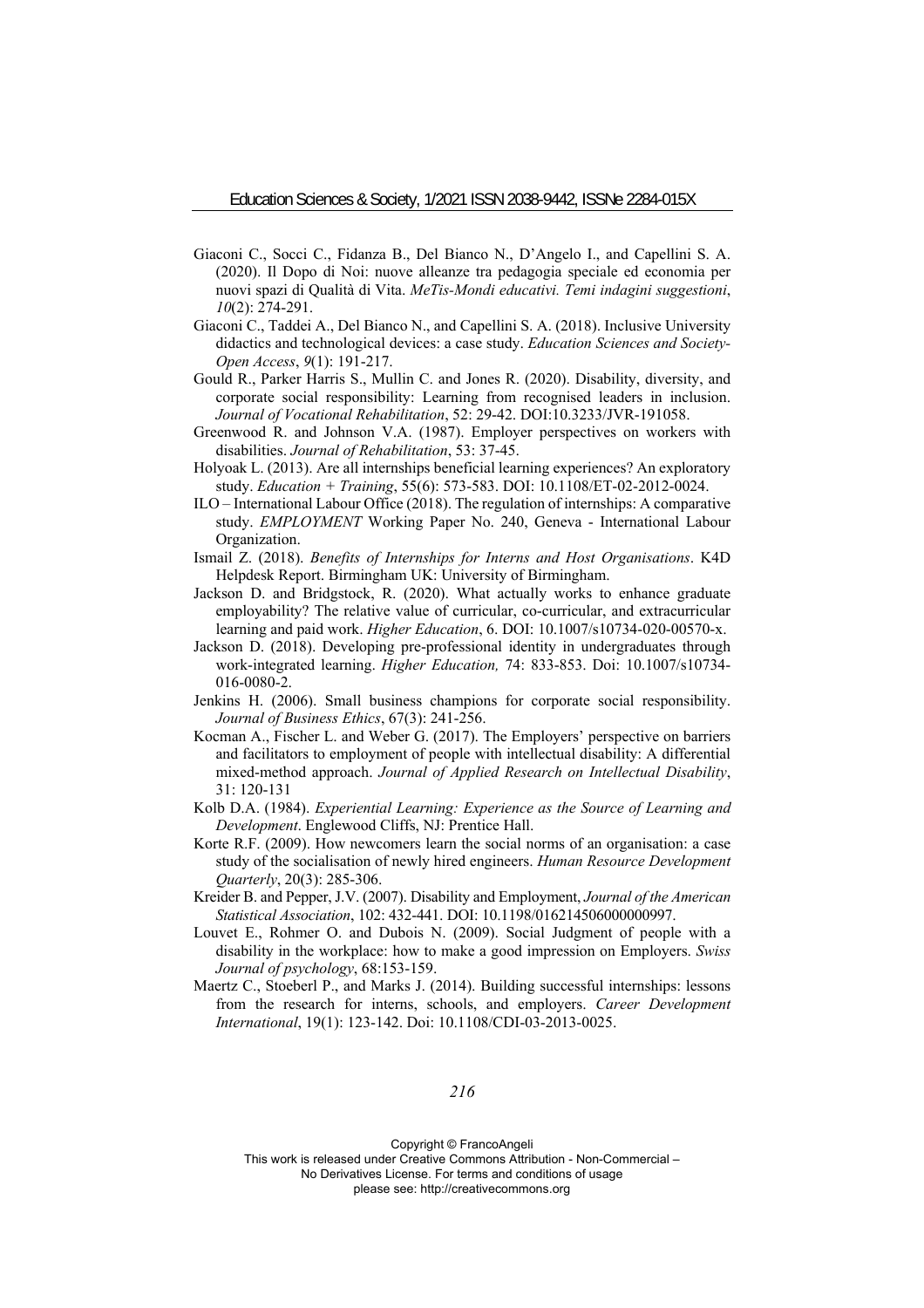- McGuinness S., Pouliakas K., and Redmond P. (2018). Skills mismatch: concepts, measurement and policy approaches. *Journal of Economic Surveys*, 32(4): 985- 1015. doi: 10.1111/joes.12254.
- Müller W. and Gangl M. (2003). *Transitions from Education to Work in Europe: The Integration of Youth into EU Labour Markets*. Oxford Scholarship Online. Oxford, UK: OUP. DOI: 10.1093/0199252475.001.0001.
- Nolan C., Gleeson C., Treanor D., and Madigan S. (2015). Higher education students registered with disability services and practice educators: issues and concerns for professional placements. *International Journal of Inclusive Education*, *19*(5): 487- 502.
- Nolan C. and Gleeson C.I. (2016). The transition to employment: the perspectives of students and graduates with disabilities. *Scandinavian Journal of Disability Research*, 19(3): 230-244. DOI: 10.1080/15017419.2016.1240102.
- Optiz D.L. and Block L.S (2008). Universal Learning support design: Maximizing Learning Beyond the Classroom. In: Higbee J.L. and Goff E. (Eds.).*Pedagogy and Student Services for Institutional Transformation*. University of Minnesota, Minneapolis, MN: Center for Research on Developmental Education and Urban Literacy, College of Education and Human Development.
- Pace S., Pavone M. and Petrini D. (2018). Universal inclusion. *Rights and Opportunities for Students with Disabilities in the Academic Context.* Milano: FrancoAngeli.
- Pavone M. (2015). Tecnologie e disabilità in università. Accessibilità, personalizzazione, inclusione. *L'integrazione scolastica e sociale*, 14(4): 336-338.
- Pavone, M. (2017). Diritto allo studio e inclusione di studenti con disabilità e con DSA in Università. In: R. Sante Di Pol & C. Coggi (Eds.). *La Scuola e l'Università tra passato e presente*. Milano: FrancoAngeli: 241-255.
- Raelin J. A. (1997). A Model of Work-Based Learning. *Organization Science*, 8(6): 563-578. doi: 10.1287/orsc.8.6.563.
- Riesen T., and Oertle K. M. (2019). Developing Work-based Learning Experiences for Students with Intellectual and Developmental Disabilities: A Preliminary Study of Employers' Perspectives. *Journal of Rehabilitation*, 85(2).
- Rigsby J.T., Addy N., Herring C. and Polledo D. (2013). An examination of internship and job opportunities. *The Journal of Applied Business Research*, 29(4): 1131-1144.
- Rowe L., Moss D. and Moore N. (2018). Effective Management of the Tripartite Relationship of Educational Providers, Participants and Employers in Work Based Learning. In: D. A. Morley (ed.). *Enhancing Employability in Higher Education through Work Based Learning*. Charm, Swizerland: Palgrave McMillan.
- Saniter N., and Siedler T. (2014). Door Opener or Waste of Time? The Effects of Student Internships on Labor Market Outcomes. *IZA Discussion Papers 8141*, Institute for the Study of Labor (IZA). http://ftp.iza.org/dp8141.pdf (retrieved April 17, 2021).
- Simonsen M., Fabian E. and Luecking R.G. (2015). Employer Preferences in Hiring Youth with Disabilities. *Journal of Rehabilitation;* 81(1): 9-18.

*217*